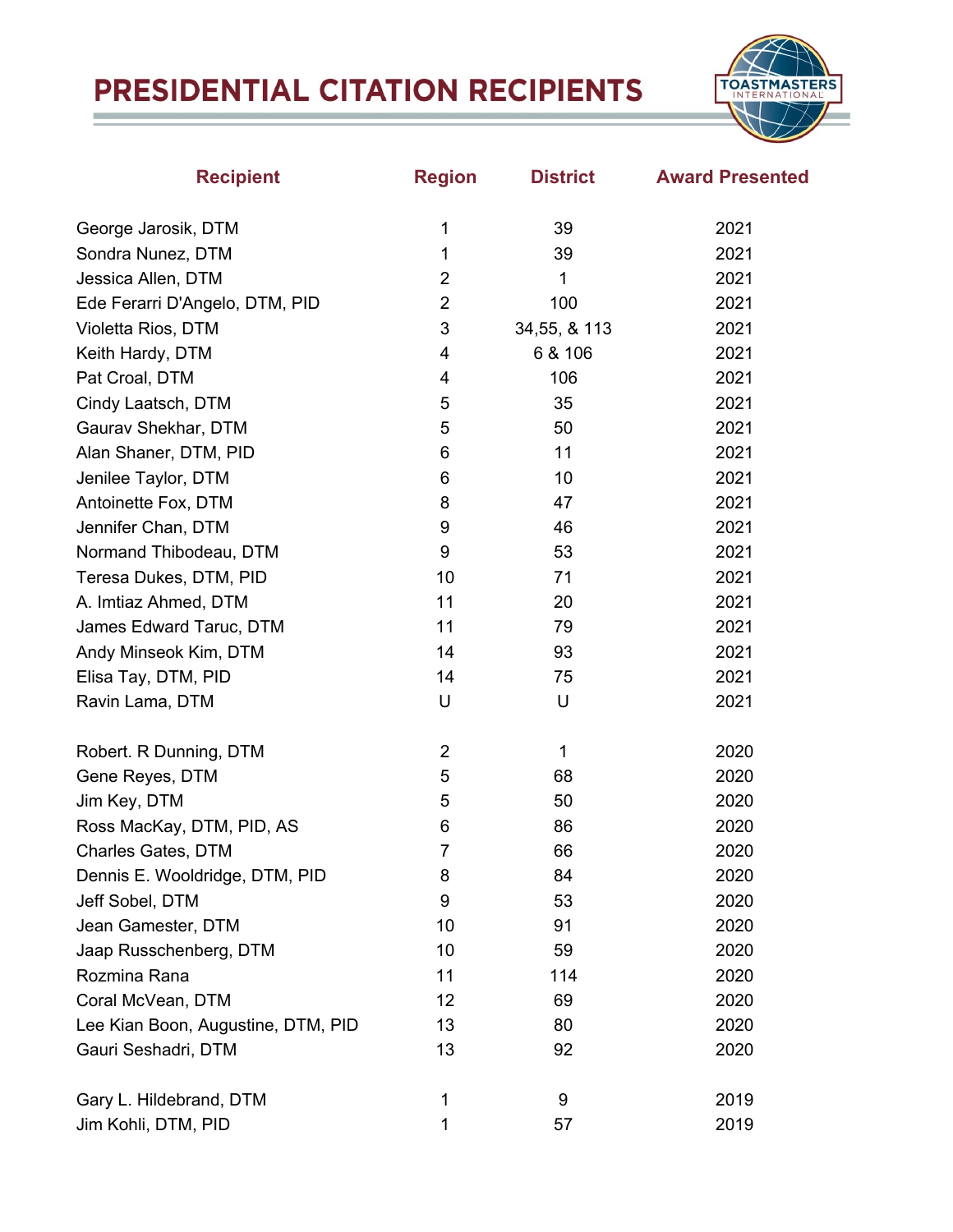| <b>Recipient</b>                         | <b>Region</b>        | <b>District</b> | <b>Award Presented</b> |
|------------------------------------------|----------------------|-----------------|------------------------|
| Sandra Amelino, DTM                      | $\overline{2}$       | 12              | 2019                   |
| Robert O'Donnell, DTM                    | 3                    | 3               | 2019                   |
| Andrew Little, DTM, PID                  | 5                    | 25              | 2019                   |
| Tina Guillot, DTM                        | 5                    | 68              | 2019                   |
| Melissa McGavick, DTM                    | 6                    | 13              | 2019                   |
| Tony Nelson, DTM                         | 6                    | 60              | 2019                   |
| Roy Ganga, DTM                           | 8                    | 44              | 2019                   |
| Elaine Rogers, DTM                       | 9                    | 46              | 2019                   |
| Simon Parcher, DTM                       | 9                    | 61              | 2019                   |
| Kees Broos, DTM                          | 10                   | 59              | 2019                   |
| Markus Kuenkel, DTM                      | 10                   | 109             | 2019                   |
| Saif Ali Sheikh, DTM                     | 11                   | 79              | 2019                   |
| Jan Vecchio                              | 12                   | 90              | 2019                   |
|                                          | 13                   | 80              | 2019                   |
| Poh Kim Siong, DTM, PID                  |                      |                 |                        |
| Neeraj Gupta, DTM                        | 13                   | 41              | 2019                   |
| Monica Kwan, DTM                         | 14                   | 88              | 2019                   |
| Allan Page, DTM                          | 13                   | 89              | 2018                   |
| Antonio Figueroa, DTM                    | 9                    | 83              | 2018                   |
| Bob Kirchner, DTM                        | 12                   | 90              | 2018                   |
| Deniz Senelt Kalelioglu, DTM             | 11                   | U               | 2018                   |
| Dru Jorgensen, DTM                       | 4                    | 6               | 2018                   |
| George. D. Marshall, DTM                 | $\overline{2}$       | 57              | 2018                   |
| Joyce E. Persichilli, DTM                | 10                   | 5               | 2018                   |
| Kay L. Collis, DTM                       | $\overline{2}$       | 33              | 2018                   |
| Ranjit Acharya, ACG, ALB                 | 13                   | 41              | 2018                   |
| Samuel Ng Sang Chi, DTM                  | 14                   | 85              | 2018                   |
|                                          |                      |                 |                        |
| Colin McFarlane, DTM                     | 12                   | 69              | 2017                   |
| E. Tyree Johnson, DTM                    | $\overline{2}$       | 57              | 2017                   |
| Emmanuelle C. Meaker, DTM, PID           | 1                    | $\overline{2}$  | 2017                   |
| Farzana H. Chohan, DTM                   | 5                    | 8               | 2017                   |
| Gloria Y. Shishido, DTM, PID             | $\overline{2}$<br>12 | 42<br>69        | 2017<br>2017           |
| Graham J. Miller, DTM<br>Joan Lewis, DTM | 10                   | 1               | 2017                   |
| Karim Premji, DTM                        | 6                    | 86              | 2017                   |
| Kelly Nielsen, DTM                       | 4                    | 19              | 2017                   |
| Lance Miller, DTM                        | 10                   | 52              | 2017                   |
| Lois Strachan, DTM                       | 11                   | 74              | 2017                   |
| Raisa Serebrenik, DTM                    | 9                    | 46              | 2017                   |
| Randie Jacobs, DTM                       | 6                    | 60              | 2017                   |
| Steve Bard, DTM, PID                     | 8                    | 47              | 2017                   |
| Venkata Ramana Dittakavi, ACB, ALB       | 13                   | 98              | 2017                   |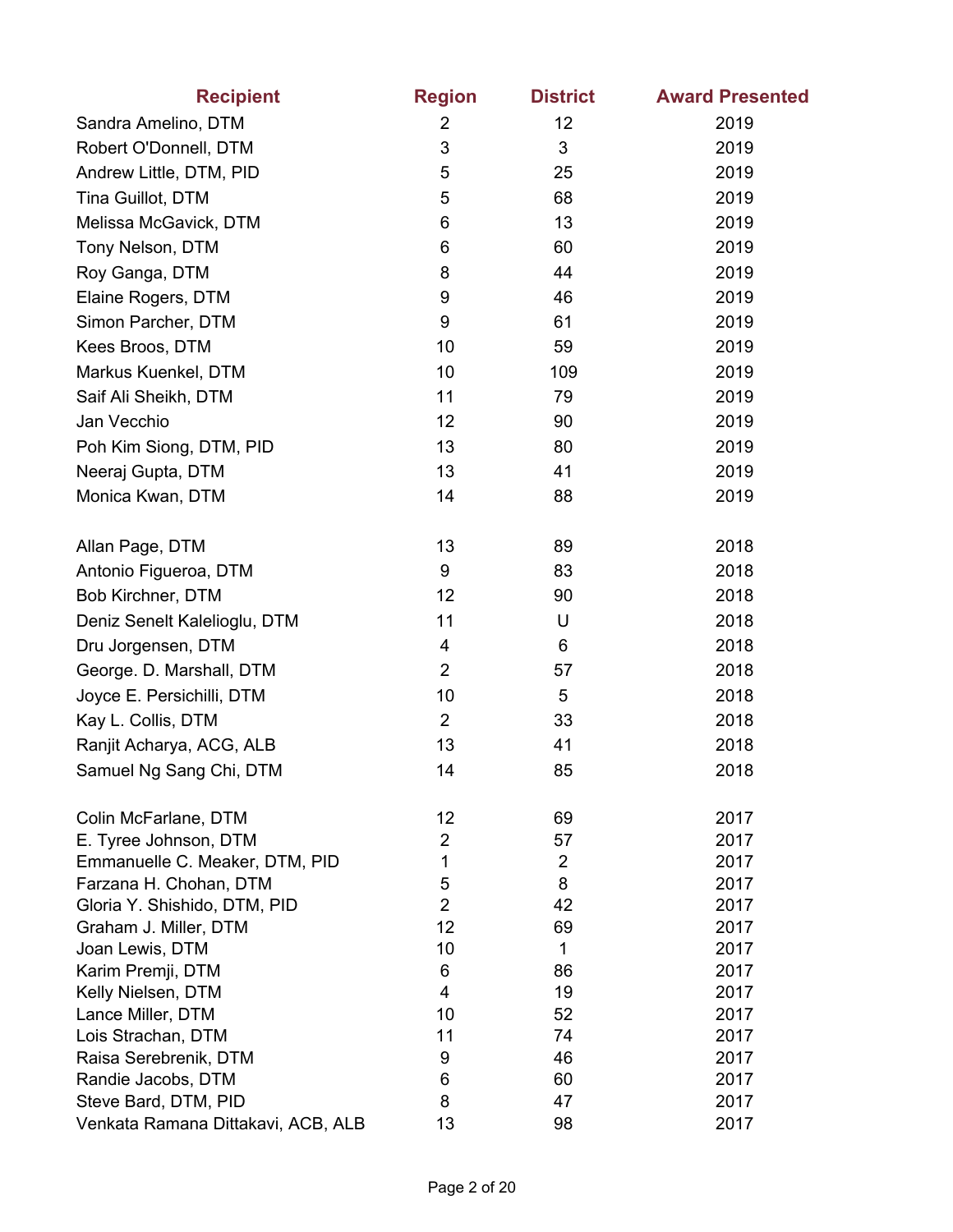| <b>Recipient</b>                  | <b>Region</b>  | <b>District</b> | <b>Award Presented</b> |
|-----------------------------------|----------------|-----------------|------------------------|
| AkankeAbdul-Khaaliq, DTM          | 11             | 79              | 2016                   |
| Amelia L. Abad, DTM               | 9              | 46              | 2016                   |
| Anthony 'Tony' Longley, DTM       | 8              | 47              | 2016                   |
| Beth Thomas, DTM, PID *           | 11             | 74              | 2016                   |
| Diana Patton, DTM                 | 3              | 25              | 2016                   |
| Dorothy Doyle, DTM                | 9              | 45              | 2016                   |
| Dr. Ganchimeg Zagdaa              |                | U               | 2016                   |
| Dunstanette Lucille Macauley, DTM | 11             | 94              | 2016                   |
| J. David Fraser                   | 9              | 45              | 2016                   |
| James Heeren, DTM                 | $\overline{7}$ | 29              | 2016                   |
| Jeff Harris, DTM                  | 8              | 68              | 2016                   |
| Kazuko Kawauchi, DTM              | 13             | 76              | 2016                   |
| Laurie Baker, DTM                 | $\sqrt{5}$     | 35              | 2016                   |
| Linda Williams, DTM               | 3              | 55              | 2016                   |
| Petra Prapiral Choradol           | 13             | 97P             | 2016                   |
| Rita Barber, DTM                  | $\overline{2}$ | 4               | 2016                   |
| Annelie E.Weber, DTM, PID         | $\overline{7}$ | 18              | 2015                   |
| Bruce Hill, DTM                   | 12             | 73              | 2015                   |
| Christopher Magyar, ATMG, CL      | 11             | 95              | 2015                   |
| David E. McCallister, DTM, PID    | 3              | 25              | 2015                   |
| Doreen Hillier, DTM               | 6              | 86              | 2015                   |
| Dunstan Chan, DTM                 | 14             | 87              | 2015                   |
| Fai Lee Murray, DTM               | 1              | 21              | 2015                   |
| Joseph Gomez, DTM PID             | 14             | 51              | 2015                   |
| Kristina Kihlberg, DTM, PID       | 8              | 47              | 2015                   |
| Monique J. Levesque-Pharoah, DTM  | 4              | 64              | 2015                   |
| Sam. M. Mehta, DTM                | $\mathbf 2$    | 4               | 2015                   |
| Tony DeLeon, DTM                  | 9              | 65              | 2015                   |
| Rob Douglad, DTM                  | 11             | 74              | 2015                   |
| Sal A. Asad, DTM, PID             | 7              | 66              | 2015                   |
| Bunzo Suzuki, ACG, CL             | 13             | 76              | 2014                   |
| Harry Fong, DTM                   | 13             | 67              | 2014                   |
| John Lau, DTM, PIP                | 14             | 87              | 2014                   |
| Judy Murphy, DTM                  | 12             | 73              | 2014                   |
| Keith Ostergard, DTM, PID         | 13             | 85              | 2014                   |
| Ligo Wang Yumei, DTM              | 13             | 89              | 2014                   |
| Linus Romey, DTM                  | 1              | <b>YACT</b>     | 2014                   |
| Mike Raffety, DTM, PID            | 5              | 30              | 2014                   |
| Pamela McCown, DTM, PID           | 3              | 56              | 2014                   |
| Val Albert, DTM, PID              | 9              | 53              | 2014                   |
| Vincent Sunny Okobi               | 11             | 94              | 2014                   |
| Adeline Leong, DTM                | 14             | 87              | 2013                   |
| Carl Duivenvoorden, DTM           | 9              | 45              | 2013                   |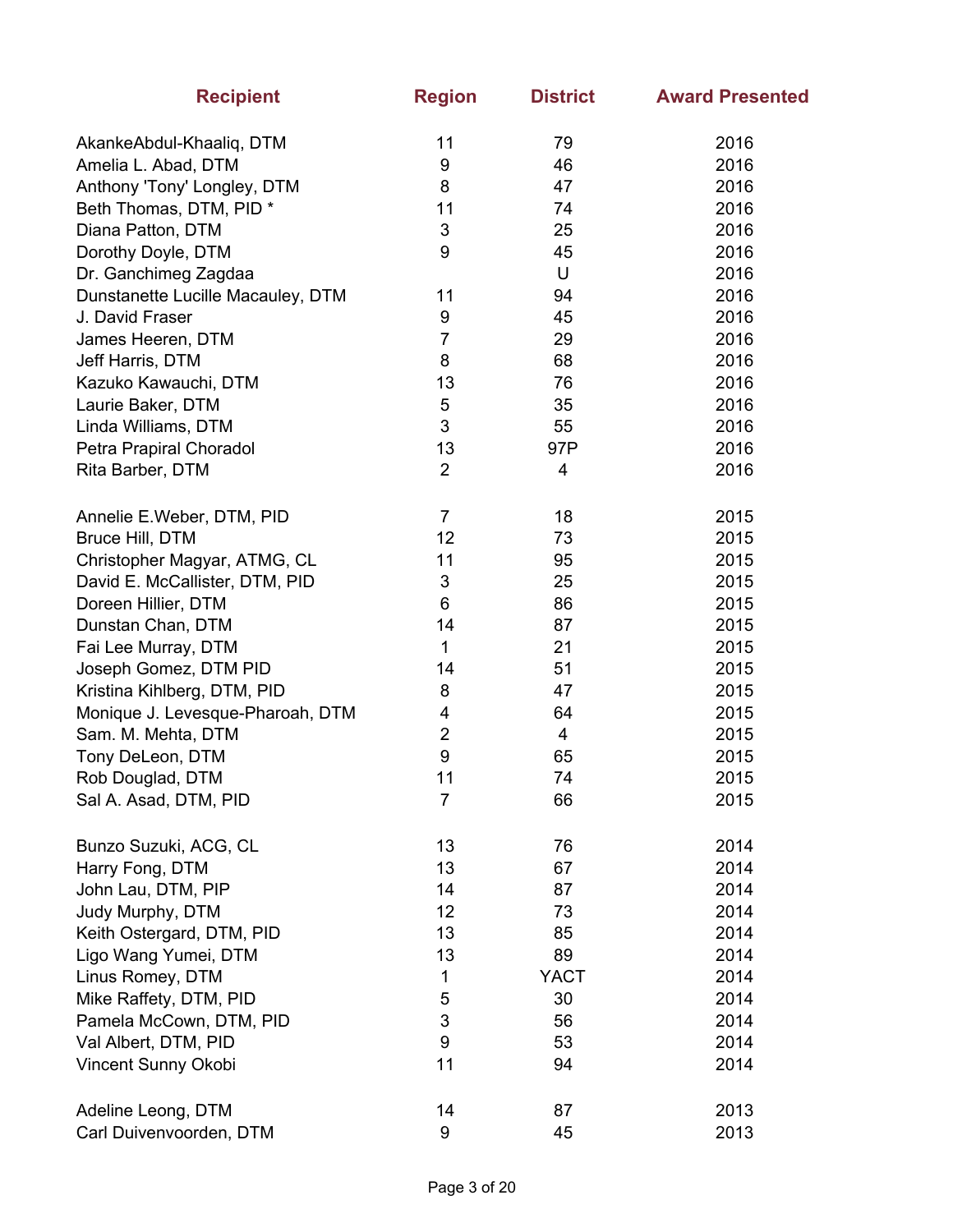| <b>Recipient</b>                       | <b>Region</b>       | <b>District</b> | <b>Award Presented</b> |
|----------------------------------------|---------------------|-----------------|------------------------|
| Clement Tzeh Chung Chen, DTM           | 14                  | 87              | 2013                   |
| Don Newton, DTM                        | 1                   | 15              | 2013                   |
| Earl Heath, DTM                        | 8                   | 77              | 2013                   |
| Frances Stein, DTM                     | 10                  | F               | 2013                   |
| Fred Lawson, DTM                       | 6                   | 61              | 2013                   |
| Gary Wong, DTM                         | $\overline{2}$      | 57              | 2013                   |
| Ho Fong Ming, DTM                      | 14                  | 51              | 2013                   |
| Jacquie Schnider, DTM, PID             | 4                   | 42              | 2013                   |
| Jorie Wu, DTM                          | 13                  | 67              | 2013                   |
| Maimunah Natasha, DTM, PID             | 14                  | 87              | 2013                   |
| Mary McClendon, DTM                    | 5                   | 43              | 2013                   |
| Norman Stein, DTM                      | 10                  | F               | 2013                   |
| Paul White, DTM                        | $\overline{7}$      | 29              | 2013                   |
| Ritchie Chong, DTM                     | 14                  | 51              | 2013                   |
| Sue Haynes, DTM,                       | 12                  | 70              | 2013                   |
| Uma Radhakrishnan, DTM                 | 11                  | 20              | 2013                   |
| YingDan Liu, DTM                       | 13                  | 85              | 2013                   |
| Abdulrazaq Ali Al-Turki, DTM           | 11                  | 79              | 2012                   |
| Arnold Grot, DTM                       | 9                   | 53              | 2012                   |
| Charlotte Howard, DTM, PID             | 3                   | 16              | 2012                   |
| Deitmar Wagenknecht, DTM, PID          | 5                   | 35              | 2012                   |
| E. Barney Barnum, DTM                  | $\overline{7}$      | 37              | 2012                   |
| Kristal DiCarlo, DTM, PID              | 14                  | 8               | 2012                   |
| Lee Holliday, DTM, PID                 | 8                   | 14              | 2012                   |
| Low Yat Seow, DTM                      | 14                  | 51              | 2012                   |
| Mark Hunter, ATMS                      | 12                  | 69              | 2012                   |
| Nagaraja Rao, DTM                      | 13                  | 82              | 2012                   |
| Nicholas Rinaldi, DTM                  | 12                  | 70              | 2012                   |
| Pat Johnson, DTM, PIP                  | 1                   | 21              | 2012                   |
| Tevis Thompson, Jr., DTM, PID          | $\overline{2}$      | 57              | 2012                   |
| Tim Swearingen, DTM, PID               | 3                   | 10              | 2012                   |
| Walter Beveridge, DTM                  | 9                   | 53              | 2012                   |
| David Brooks                           | 3                   |                 |                        |
|                                        | 11                  | 55<br>71        | 2011<br>2011           |
| David Thompson<br>Dorothea M. Hendriks |                     | 21              | 2011                   |
| <b>Gary Schmidt</b>                    | 1<br>$\overline{2}$ | $\overline{7}$  | 2011                   |
| John Fauvel                            | 12                  | 72              | 2011                   |
| Keng Kok Chee                          | 14                  | 51              | 2011                   |
| Lacinda Green                          | 3                   | 16              | 2011                   |
| Linda Hill                             | 8                   | 77              | 2011                   |
| Mark L. Brown                          | 8                   | 14              | 2011                   |
| Marlene Alecia Hall                    | 8                   | 81              | 2011                   |
| Patricia Lum                           | 14                  | 80              | 2011                   |
|                                        |                     |                 |                        |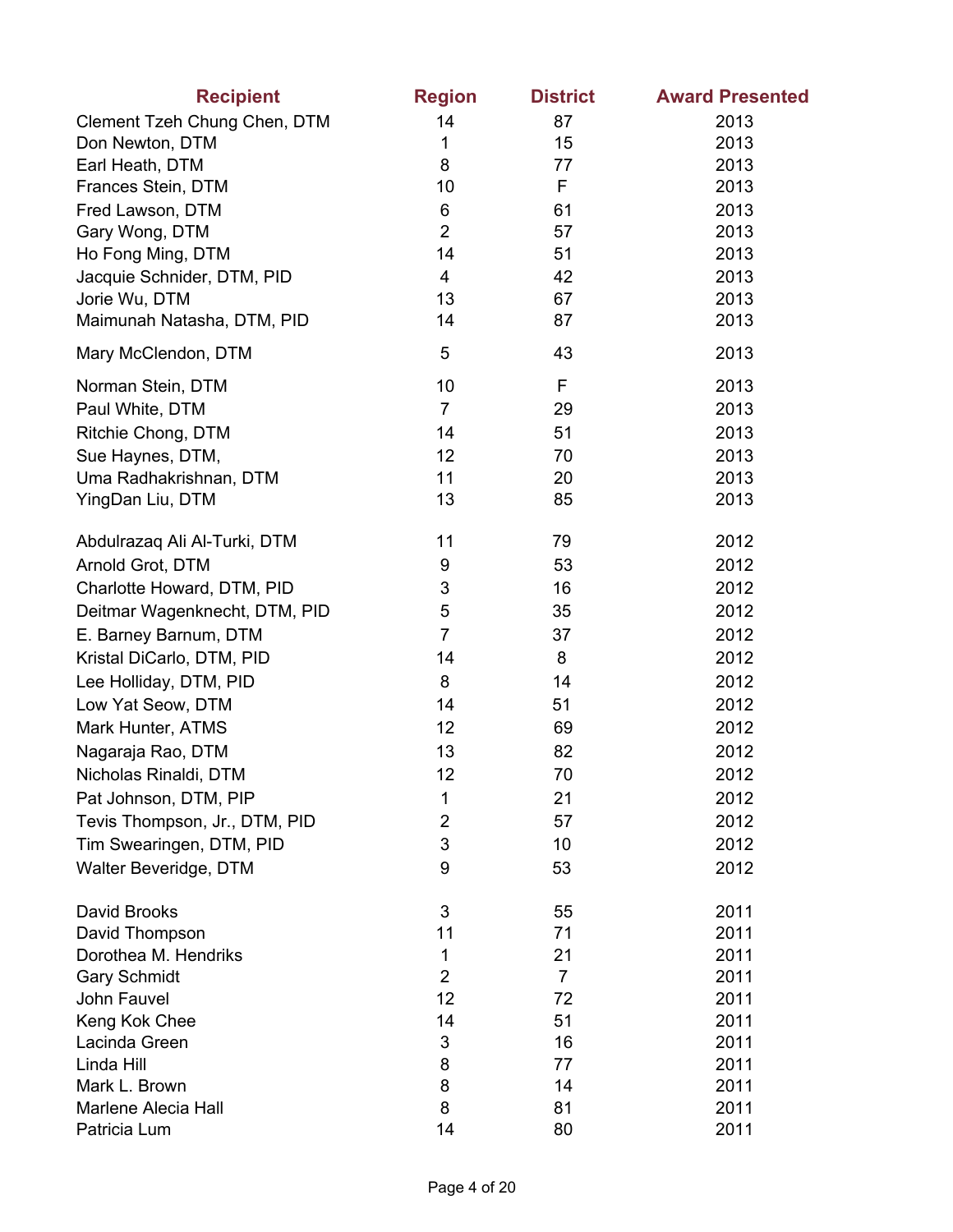| <b>Recipient</b>          | <b>Region</b>  | <b>District</b> | <b>Award Presented</b> |
|---------------------------|----------------|-----------------|------------------------|
| Phyllis Wood              | 1              | 21              | 2011                   |
| <b>Rex Davenport</b>      | 3              | 25              | 2011                   |
| <b>Robert Legary</b>      | 4              | 64              | 2011                   |
| Ryan Levesque             | 9              | 31              | 2011                   |
| A. N. Arulnathan          | <b>DNAR</b>    | 51              | 2010                   |
| Ann Hastings              | $\overline{2}$ | 12              | 2010                   |
| <b>Barrie Fuller</b>      | <b>DNAR</b>    | 69              | 2010                   |
| Carlos Tijerina Gutierrez | <b>DNAR</b>    | 34              | 2010                   |
| Cleon Cox                 | 1              | $\overline{7}$  | 2010                   |
| <b>Eddie Dunn</b>         | 4              | 20              | 2010                   |
| George C. Scott           | 1              | $\overline{7}$  | 2010                   |
| Jana Barnhill             | 3              | 23              | 2010                   |
| <b>Justin Gottfreid</b>   | 5              | 35              | 2010                   |
| Lark Doley                | 3              | 55              | 2010                   |
| <b>Michael Smith</b>      | 5              | 54              | 2010                   |
| <b>Alain Petillot</b>     | <b>DNAR</b>    | 59              | 2009                   |
| <b>Brian Cavanaugh</b>    | $\overline{7}$ | 53              | 2009                   |
| <b>Bruce Frandsen</b>     | 6              | 62              | 2009                   |
| Chris K. Ford             | 6              | 61              | 2009                   |
| <b>Cliff Heinsch</b>      | 4              | 6               | 2009                   |
| Daniel T. Jackson         | 3              | 55              | 2009                   |
| Delores Myles             | 3              | 16              | 2009                   |
| <b>Gregory Gazin</b>      | 4              | 42              | 2009                   |
| <b>Howard Chang</b>       | <b>DNAR</b>    | 67              | 2009                   |
| John Lloyd                | 5              | 63              | 2009                   |
| John Tom Willison         | 5              | 54              | 2009                   |
| Johnny Uy                 | <b>DNAR</b>    | 75              | 2009                   |
| Joy A. Lewis              | 8              | 14              | 2009                   |
| Karen Stacey              | <b>DNAR</b>    | 70              | 2009                   |
| Leni G. Richardson        | 1              | 21              | 2009                   |
| <b>Maurice Myles</b>      | 3              | 16              | 2009                   |
| Mercedes Balli            | $\overline{2}$ | 49              | 2009                   |
| Nancy Starr-Cassidy       | 3              | 3               | 2009                   |
| <b>Odile Petillot</b>     | <b>DNAR</b>    | 59              | 2009                   |
| Radhi Spear               | $\overline{7}$ | 46              | 2009                   |
| <b>Richard Stacey</b>     | <b>DNAR</b>    | 70              | 2009                   |
| Sheryl Roush              | $\overline{2}$ | 5               | 2009                   |
| Steven J. Kennedy         | 1              | $\overline{2}$  | 2009                   |
| <b>Suezy Proctor</b>      | 1              | 32              | 2009                   |
| Tammy A. Miller           | 6              | 13              | 2009                   |
| Adele J. O'Neal           | 1              | 7               | 2008                   |
| Carolyn Kaldy             | 4              | 42              | 2008                   |
| Dilip Abayasekara         | <b>DNAR</b>    | 82              | 2008                   |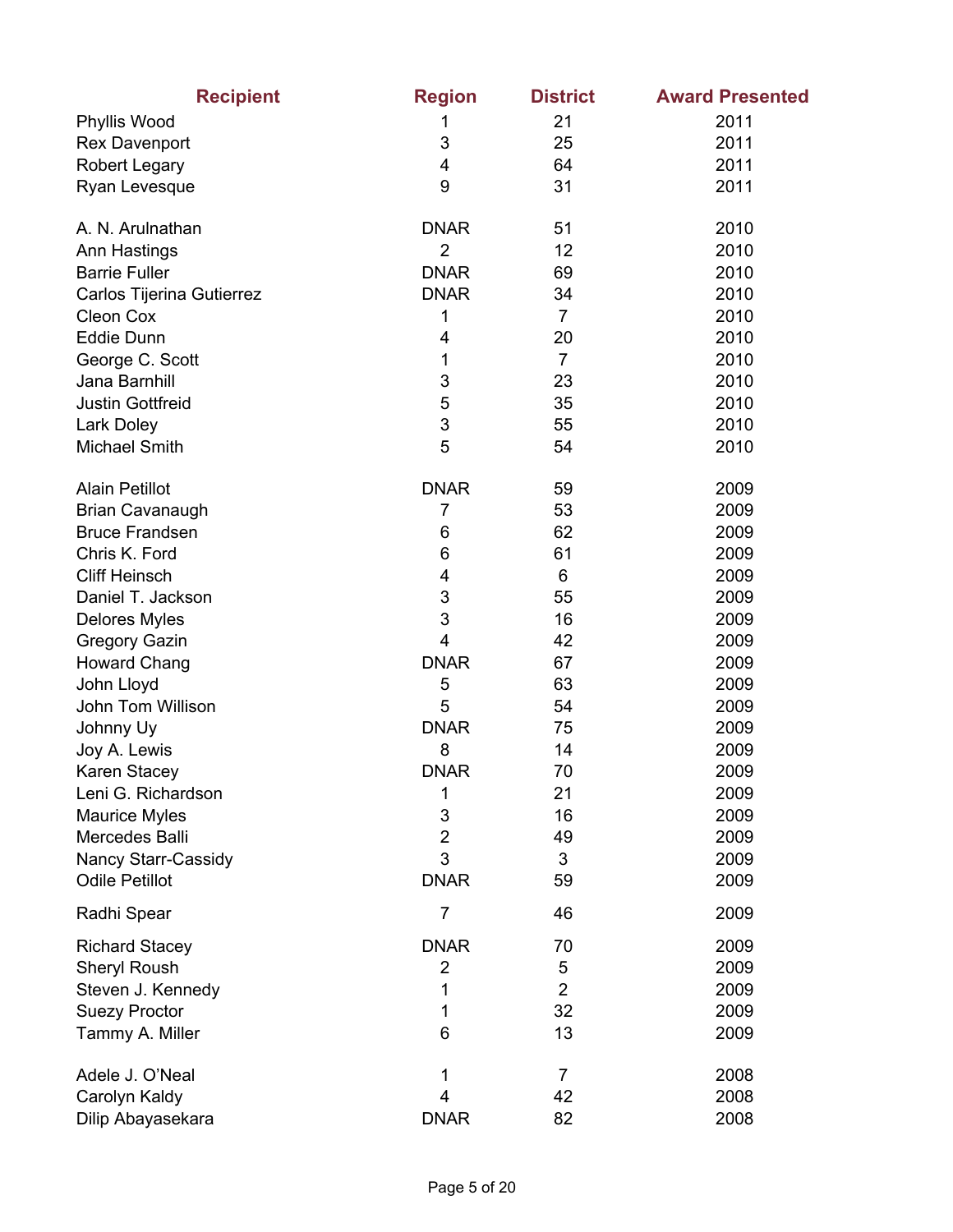| <b>Recipient</b>          | <b>Region</b>  | <b>District</b> | <b>Award Presented</b> |
|---------------------------|----------------|-----------------|------------------------|
| Dorothy Cottingham        | 1              | $\overline{7}$  | 2008                   |
| Ellwyn Albee              | 6              | 28              | 2008                   |
| Gwendolyn May             | 8              | 77              | 2008                   |
| Jack. C. Mackey           | 5              | 22              | 2008                   |
| JoAnn Edstrom             | $\overline{4}$ | 78              | 2008                   |
| John Gupta                | 6              | 61              | 2008                   |
| Joseph Madley             | $\overline{2}$ | 4               | 2008                   |
| <b>Joy Ackrill</b>        | <b>DNAR</b>    | 72              | 2008                   |
| Marilyn Albee             | 6              | 28              | 2008                   |
| <b>Mike Wilson</b>        | $\overline{2}$ | 33              | 2008                   |
| Roy Crawford              | 3              | 23              | 2008                   |
| Sivanganam Rajaretnam     | <b>DNAR</b>    | 51              | 2008                   |
| Ute Brinkmann             | 7              | 53              | 2008                   |
| William Bienia            | 6              | 60              | 2008                   |
| William N. Hodges         | 6              | 40              | 2008                   |
| Wilma Springer            | $\overline{2}$ | F               | 2008                   |
| <b>Bo Bennett</b>         | $\overline{7}$ | 31              | 2007                   |
| <b>Chrstine Temblique</b> | <b>DNAR</b>    | 75              | 2007                   |
| <b>Dick Poirier</b>       | 5              | 54              | 2007                   |
| Elizabeth Segura-Krueger  | <b>DNAR</b>    | 79              | 2007                   |
| Gea Ban Peng              | <b>DNAR</b>    | 80              | 2007                   |
| <b>Harold Patterson</b>   | 3              | 16              | 2007                   |
| Jaime Pamintuan           | <b>DNAR</b>    | 75              | 2007                   |
| Jean-Robert Lebrun        | <b>DNAR</b>    | 81              | 2007                   |
| Jinlan Tomasic,           |                | <b>YACT</b>     | 2007                   |
| Jo Anna Mcwilliams        | 3              | 50              | 2007                   |
| Joan T. Diehl             | 5              | 43              | 2007                   |
| Joan Turner               | 8              | 68              | 2007                   |
| Kathleen King-Yin Wong    | 6              | 60              | 2007                   |
| Keiko Omachi              | <b>DNAR</b>    | 76              | 2007                   |
| Michele Keighley          | <b>DNAR</b>    | 69              | 2007                   |
| R. Harvey Drdul           | 1              | 21              | 2007                   |
| Rose W. Johnson-Tsosie    | 1              | 15              | 2007                   |
| <b>Shelly Walker</b>      | $\overline{4}$ | 64              | 2007                   |
| Stephen W. Burgin         | 5              | 63              | 2007                   |
| <b>Ted Corcoran</b>       | <b>DNAR</b>    | 71              | 2007                   |
| Theo W. Black             | 4              | 6               | 2007                   |
| <b>Ward Treat</b>         | 6              | 40              | 2007                   |
| Warwick John Fahy         |                | <b>TCC</b>      | 2007                   |
| <b>William Benko</b>      | <b>DNAR</b>    | 59              | 2007                   |
| Balraj Arunasalam         | <b>DNAR</b>    | 82              | 2006                   |
| <b>Audrey Samora</b>      | 1              | 39              | 2006                   |
| Bryan L. Pearce           | $\overline{7}$ | 18              | 2006                   |
| Dana Lamon                | $\overline{2}$ | 33              | 2006                   |
| D'arcy J. Lopes           | <b>DNAR</b>    | 81              | 2006                   |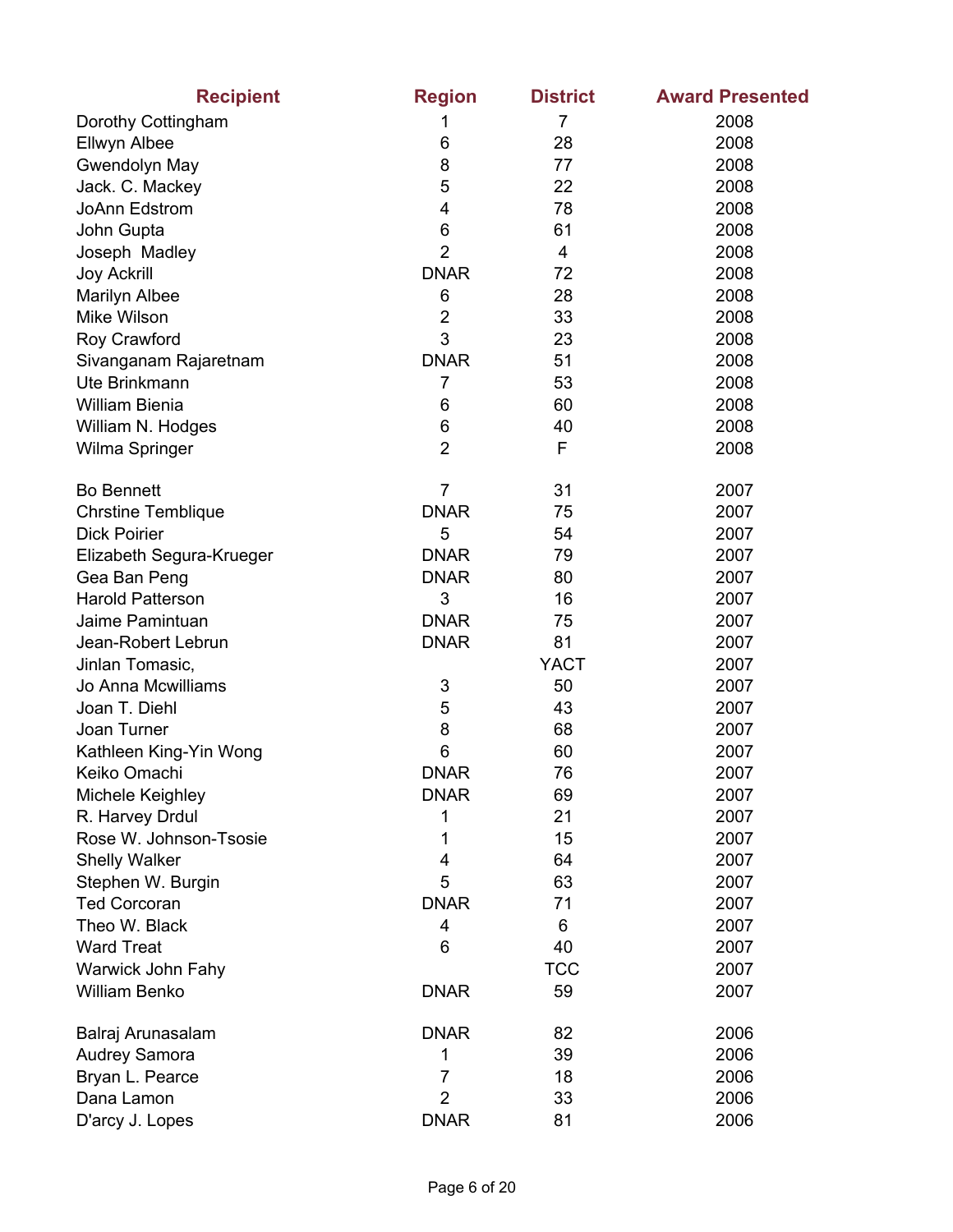| <b>Recipient</b>            | <b>Region</b>  | <b>District</b> | <b>Award Presented</b> |
|-----------------------------|----------------|-----------------|------------------------|
| Dwight C. Edstrom           | 4              | 78              | 2006                   |
| Elizabeth Matzek Boaz       | 3              | 26              | 2006                   |
| <b>Elliot Dennis</b>        | 8              | 38              | 2006                   |
| Floy C. Westermeier         | 4              | 24              | 2006                   |
| Gavin Blakey                | <b>DNAR</b>    | 69              | 2006                   |
| George Scott                | 8              | 68              | 2006                   |
| Grafton H. Dickson          | $\overline{7}$ | 46              | 2006                   |
| lan S. Faria                | <b>DNAR</b>    | 82              | 2006                   |
| James A. Chandler           | 8              | 68              | 2006                   |
| Kathy H. Fox                | 7              | 27              | 2006                   |
| Max E. Rasquinha            | 3              | 56              | 2006                   |
| Omer H. Roberts*            | 5              | 8               | 2006                   |
| Patricia P. Hill            | 8              | 58              | 2006                   |
| R. Brooks Loomis            | <b>DNAR</b>    | 75              | 2006                   |
| Ralph W. Pehrson            | 1              | $\overline{2}$  | 2006                   |
| <b>Randy Prier</b>          | 4              | 24              | 2006                   |
| Timothy R. Keck             | $\overline{2}$ | 49              | 2006                   |
| Victoria H. Wienke          | 6              | 65              | 2006                   |
| A. Swamy Ponnuchamy         | <b>DNAR</b>    | 79              | 2005                   |
| <b>Billie Meyn</b>          | 1              | 57              | 2005                   |
| Brian S. Robinson           | 6              | 60              | 2005                   |
| C. Denny Saunders           | 3              | 16              | 2005                   |
| Dale Hartle                 | <b>DNAR</b>    | 72              | 2005                   |
| Dan Winterburn              | $\overline{2}$ | 4               | 2005                   |
| Danie Hardie                | 4              | 42              | 2005                   |
| Frances A. Weaver           | 5              | 35              | 2005                   |
| <b>Glen Murphy</b>          | 1              | $\overline{7}$  | 2005                   |
| J. Andree Brooks            | 8              | 66              | 2005                   |
| James G. Hart               | 5              | 63              | 2005                   |
| Jeff (Dr.) Johnson          | 3              | 25              | 2005                   |
| Jennifer O. (Johnson) Smith | 5              | 22              | 2005                   |
| Jenny Pagano                | 5              | 11              | 2005                   |
| Jim Kokocki                 | 7              | 45              | 2005                   |
| Jo Condrill                 | $\overline{2}$ | 1               | 2005                   |
| Larry Shipman               | 5              | 54              | 2005                   |
| Linda Hawk                  | 4              | 42              | 2005                   |
| Ned E. Wallace              | 8              | 58              | 2005                   |
| <b>Pierre Desrochers</b>    | 6              | 61              | 2005                   |
| Sandy Robertson             | 1              | 21              | 2005                   |
| <b>Terry Mccann</b>         | $\overline{2}$ | F               | 2005                   |
| Y. H. Chen                  | <b>DNAR</b>    | 67              | 2005                   |
| Al Breaux*                  | 8              | 38              | 2004                   |
| <b>Alfred Herzing</b>       | $\overline{2}$ | F               | 2004                   |
| <b>Belinda Houston</b>      | 5              | 43              | 2004                   |
| <b>Cecil Kirk</b>           | <b>DNAR</b>    | 71              | 2004                   |
|                             |                |                 |                        |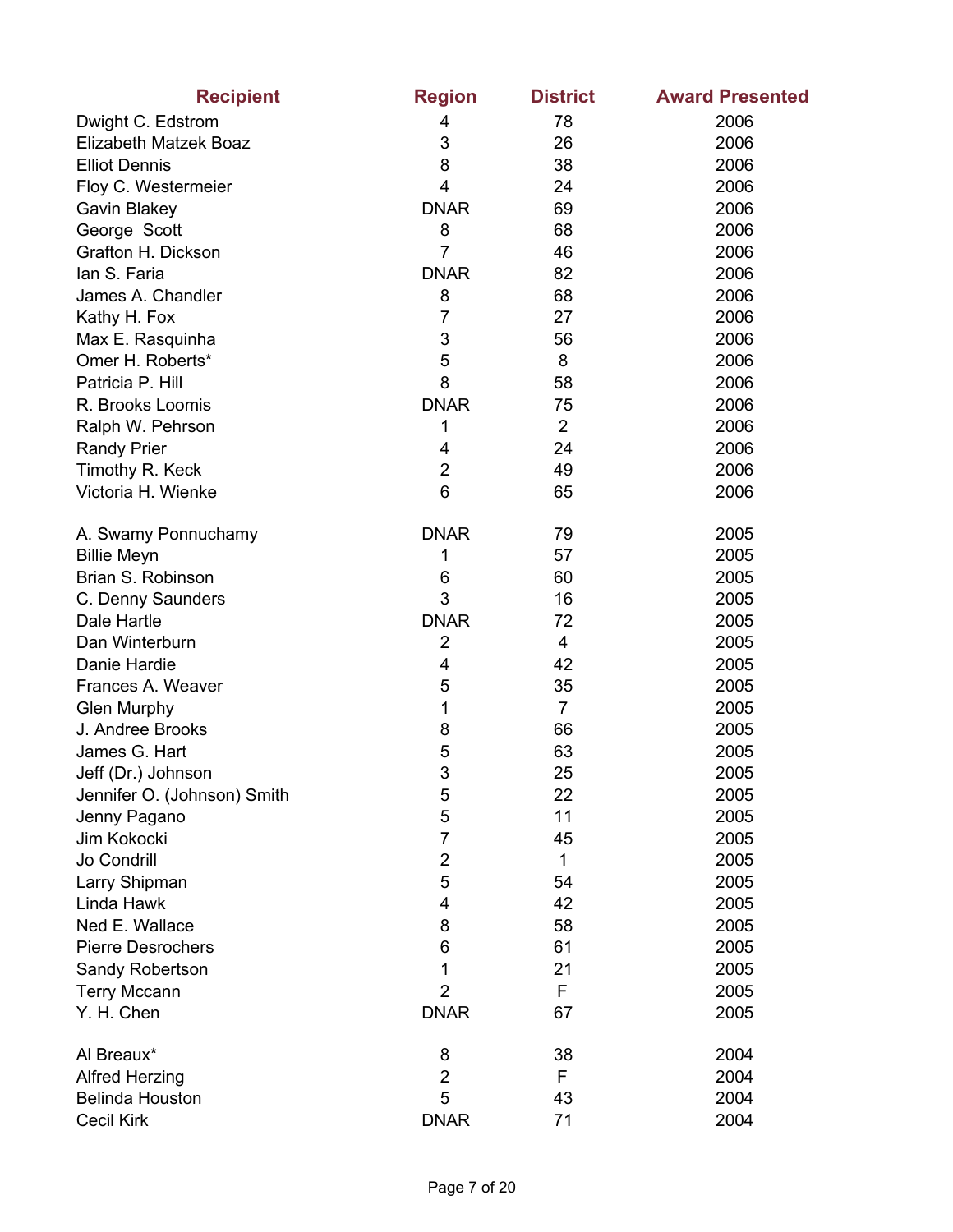| <b>Recipient</b>        | <b>Region</b>  | <b>District</b> | <b>Award Presented</b> |
|-------------------------|----------------|-----------------|------------------------|
| Craig Harrison          | 1              | 57              | 2004                   |
| Daniel T. Rex           | $\overline{2}$ | F               | 2004                   |
| <b>Darrell Zeller</b>   | $\overline{2}$ | 12              | 2004                   |
| Dee Dees                | 3              | 3               | 2004                   |
| <b>Dennis Patrick</b>   | 4              | 78              | 2004                   |
| Greg Redekopp           | 4              | 78              | 2004                   |
| <b>Heather Perkins</b>  | 7              | 45              | 2004                   |
| Jigger Rowland          | 5              | 44              | 2004                   |
| Larry Brown             | 8              | 37              | 2004                   |
| Lois Harger             | 5              | 22              | 2004                   |
| Mary O'Connell          | <b>DNAR</b>    | 71              | 2004                   |
| Michael Silverman       | <b>DNAR</b>    | 71              | 2004                   |
| Noel O'Beara            | <b>DNAR</b>    | 71              | 2004                   |
| Rob Hendry              | <b>DNAR</b>    | 72              | 2004                   |
| Robert (Bob) Brentin    | 6              | 62              | 2004                   |
| Velma P. Latmore        | 6              | 61              | 2004                   |
| <b>Victor Hernandez</b> | 1              | 15              | 2004                   |
| Beverly F. Wall         | 6              | 62              | 2003                   |
| <b>Bill Stull</b>       | $\overline{2}$ | 33              | 2003                   |
| Charles H. Rust         | 3              | 17              | 2003                   |
| Dianne M. Riddell       | <b>DNAR</b>    | 69              | 2003                   |
| Donna Sokolowski        | 6              | 65              | 2003                   |
| Edwin A. Keeney         | 1              | 9               | 2003                   |
| Eileen Wolfe            |                | U               | 2003                   |
| Elizabeth Wilson        | <b>DNAR</b>    | 70              | 2003                   |
| Herbert F. Long         | 1              | 39              | 2003                   |
| Janaki Prasad Pattanaik | <b>DNAR</b>    | 79              | 2003                   |
| John M. Hutchins*       | 5              | 35              | 2003                   |
| Josie Skibstad          | 3              | 17              | 2003                   |
| <b>Karen Cottrell</b>   | 1              | $\overline{2}$  | 2003                   |
| Leo Baxendale           | <b>DNAR</b>    | 72              | 2003                   |
| Michael J. Bayne        | 6              | 29              | 2003                   |
| Michael K. Hayworth     | 8              | 14              | 2003                   |
| Pam Keyzer              | 7              | 46              | 2003                   |
| Paul Clark              | $\overline{c}$ | 12              | 2003                   |
| Paula Tunison           | 3              | 55              | 2003                   |
| Roger H. Brown          | $\overline{7}$ | 53              | 2003                   |
| <b>Steve Watkins</b>    | 5              | 8               | 2003                   |
| William (Bill) Moylan   | 6              | 28              | 2003                   |
| Douglas Ward            | 5              | 63              | 2002                   |
| Fran Gedra              | $\overline{7}$ | 27              | 2002                   |
| Gene Thompson           | 4              | 42              | 2002                   |
| Gloria M. Langston      | 6              | 65              | 2002                   |
| Gregory D. Scott        | 1              | 57              | 2002                   |
| lan Edwards             | <b>DNAR</b>    | 70              | 2002                   |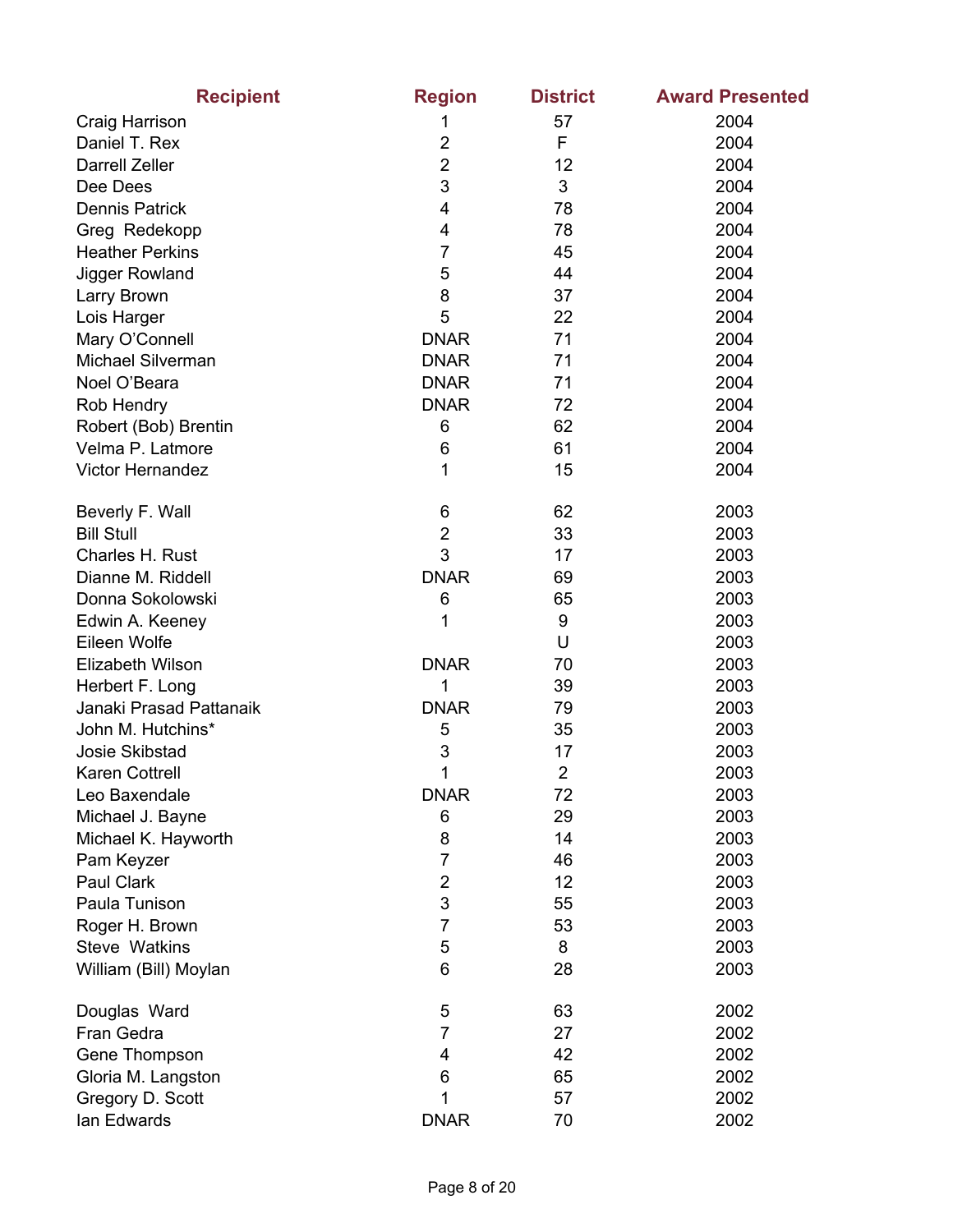| <b>Recipient</b>        | <b>Region</b>  | <b>District</b> | <b>Award Presented</b> |
|-------------------------|----------------|-----------------|------------------------|
| Jim Whitney             | 7              | 36              | 2002                   |
| John Angiolillo         | $\overline{2}$ | F               | 2002                   |
| Julie C. Peter          | 3              | 16              | 2002                   |
| Leo Hoffman             | 6              | 29              | 2002                   |
| Mark Majcher            | 8              | 47              | 2002                   |
| <b>Muriel How</b>       | 6              | 61              | 2002                   |
| Paisal Sae-Lor          | <b>DNAR</b>    | 51              | 2002                   |
| Richard F. Benson       | 5              | 43              | 2002                   |
| Robert D. Share         | 7              | 46              | 2002                   |
| Roberta Perry           | $\overline{2}$ | 1               | 2002                   |
| Sherri Wood             | 4              | 64              | 2002                   |
| Stella Etherington      | <b>DNAR</b>    | 69              | 2002                   |
| <b>Terry Hewins</b>     | $\overline{2}$ | 5               | 2002                   |
| Tommy B. Richardson     | 5              | 11              | 2002                   |
| <b>Virginius Dabney</b> | 1              | 15              | 2002                   |
| William L. Mintz        | 8              | 37              | 2002                   |
|                         |                |                 |                        |
| <b>Carmen Pow-Lee</b>   | 7              | 18              | 2001                   |
| Chuck Dodge             | 6              | 62              | 2001                   |
| Damencele Dipasqua      | $\overline{2}$ | 33              | 2001                   |
| David Caraway           | 8              | 14              | 2001                   |
| Del Ann Calderini       | 5              | 54              | 2001                   |
| Dorothy Daly            | $\overline{7}$ | 27              | 2001                   |
| Ernesto Limkakeng       | <b>DNAR</b>    | 75              | 2001                   |
| John D. Fooks           | 3              | 50              | 2001                   |
| John F. Noonan          | 1              | 21              | 2001                   |
| Karl Righter            | 8              | 47              | 2001                   |
| Len Jury                | <b>DNAR</b>    | 72              | 2001                   |
| Mark Buschena           | 4              | 20              | 2001                   |
| <b>Pauline Shirley</b>  | 3              | 50              | 2001                   |
| Ralph Wallace           | 3              | 23              | 2001                   |
| Ron Mobley              | $\overline{2}$ | 49              | 2001                   |
| Shirley J. Howard       | 1              | 15              | 2001                   |
| <b>Ted Cecil</b>        | 5              | 11              | 2001                   |
| <b>Ted Mackness</b>     | <b>DNAR</b>    | 70              | 2001                   |
| Terry R. Daily          | 4              | 6               | 2001                   |
| Tim (Arnold) Daly       | $\overline{7}$ | 27              | 2001                   |
| Wayne Baughman          | 6              | 40              | 2001                   |
|                         |                |                 |                        |
| Betty Ann Keala         | $\overline{2}$ | 49              | 2000                   |
| <b>Billie Jones</b>     | 1              | 15              | 2000                   |
| <b>Bruce Trippet</b>    | 4              | 6               | 2000                   |
| <b>Carmen Lowe</b>      | 7              | 31              | 2000                   |
| Doris Anne Martin       | 7              | 36              | 2000                   |
| Ed Seely                | 3              | 26              | 2000                   |
| Gale Kidd               | 8              | 66              | 2000                   |
| <b>Grant Burgess</b>    | 8              | 68              | 2000                   |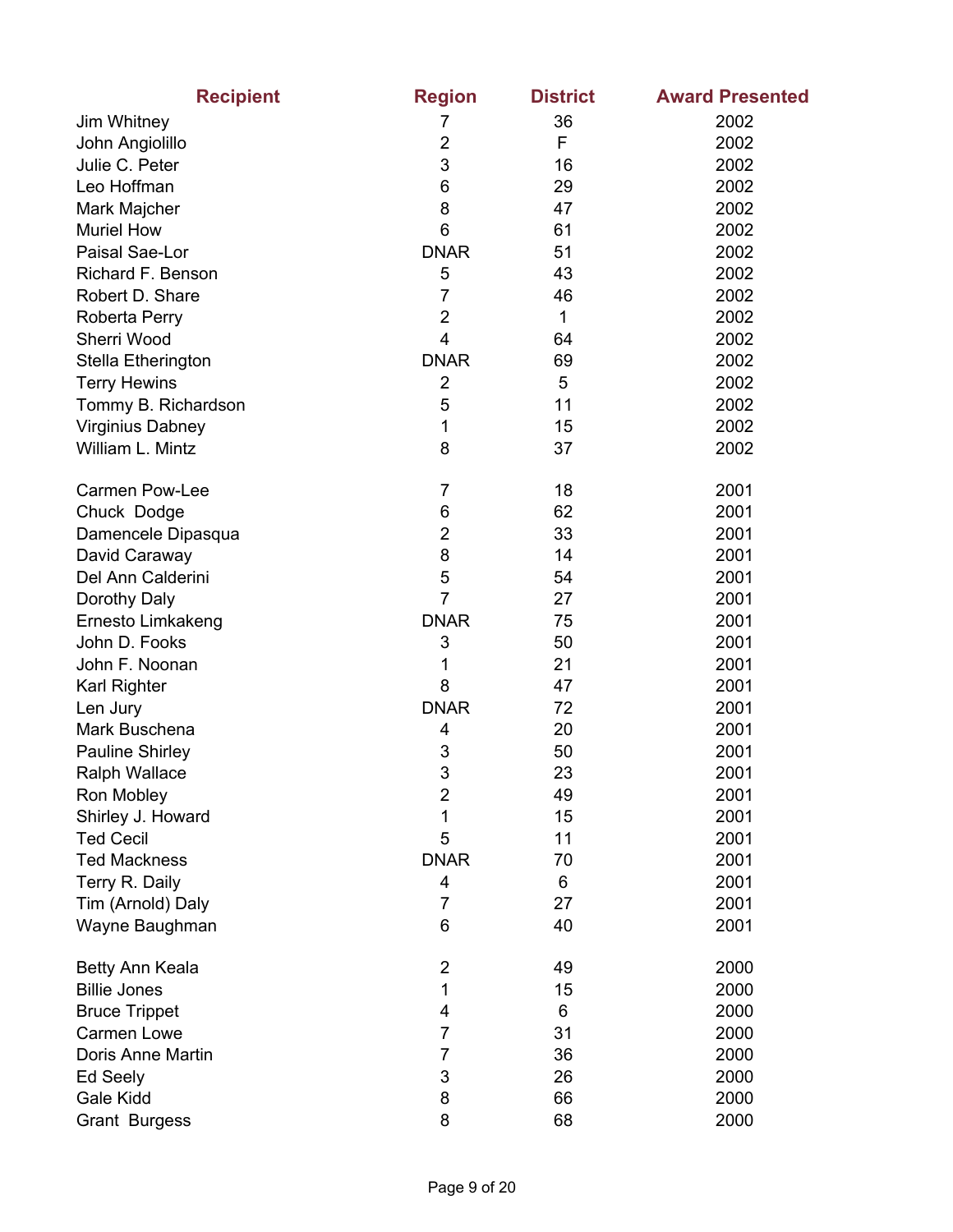| <b>Recipient</b>        | <b>Region</b>  | <b>District</b> | <b>Award Presented</b> |
|-------------------------|----------------|-----------------|------------------------|
| Helen Blanchard         | 2              | 5               | 2000                   |
| <b>Herald Usher</b>     | 6              | 60              | 2000                   |
| Joan Johanson           | 4              | 19              | 2000                   |
| Joe Samora              | 1              | 39              | 2000                   |
| Lora Mae Stewart        | 5              | 8               | 2000                   |
| Nancy Ellen Scott       | 6              | 65              | 2000                   |
| Pat Gallager            | 3              | 50              | 2000                   |
| Peter Fujiyama          | <b>DNAR</b>    | 76              | 2000                   |
| Robert Cockburn         | <b>DNAR</b>    | 59              | 2000                   |
| Ron L. Harger           | 5              | 22              | 2000                   |
| <b>William Woolfolk</b> | $\overline{2}$ | 4               | 2000                   |
| Alene Haynes            | 3              | 56              | 1999                   |
| <b>Bucky Bennett</b>    | 6              | 65              | 1999                   |
| Darleen Price           | 1              | 32              | 1999                   |
| Fran Okeson             | $\overline{7}$ | 46              | 1999                   |
| <b>Grace Brown</b>      | 8              | 66              | 1999                   |
| <b>Helen Beale</b>      | 5              | 35              | 1999                   |
| <b>Hugh Dunbar</b>      | 5              | 30              | 1999                   |
| Joan Laing              | $\overline{2}$ | F               | 1999                   |
| Joe Jarzombek           | 1              | 15              | 1999                   |
| John Fenwick            | $\overline{2}$ | 4               | 1999                   |
| Jules Legal             | 4              | 6               | 1999                   |
| Mario Pedercini         | 4              | 6               | 1999                   |
| Murahari Rao            | 8              | 37              | 1999                   |
| Neil Wilkinson          | 4              | 42              | 1999                   |
| Richard Fath*           | $\overline{7}$ | 36              | 1999                   |
| <b>Richard Watson</b>   | <b>DNAR</b>    | 72              | 1999                   |
| Robert F. Barnhill      | 5              | 44              | 1999                   |
| Roy Ashpole             | <b>DNAR</b>    | 70              | 1999                   |
| <b>Roy Nelson</b>       | 4              | 6               | 1999                   |
| Sharon Jarzombek        | 1              | 15              | 1999                   |
| William Morrow          | 6              | 40              | 1999                   |
| A. Edward Bick          | 6              | 41              | 1998                   |
| Arun K. Sen             | 1              | 39              | 1998                   |
| <b>Bill Cortus</b>      | $\overline{2}$ | 12              | 1998                   |
| Brian O'Connor          | <b>DNAR</b>    | 71              | 1998                   |
| Carroll Puckett         | 8              | 48              | 1998                   |
| Eugene M. Senderak      | 6              | 10              | 1998                   |
| Frank C. Brown          | 8              | 66              | 1998                   |
| Frank E. Poyet*         | $\overline{2}$ | 33              | 1998                   |
| Gaelle Deighton         | <b>DNAR</b>    | 72              | 1998                   |
| Graeme Deighton         | <b>DNAR</b>    | 72              | 1998                   |
| <b>Hamilton Smith</b>   | 7              | 27              | 1998                   |
| Herman Thompson         | 5              | 63              | 1998                   |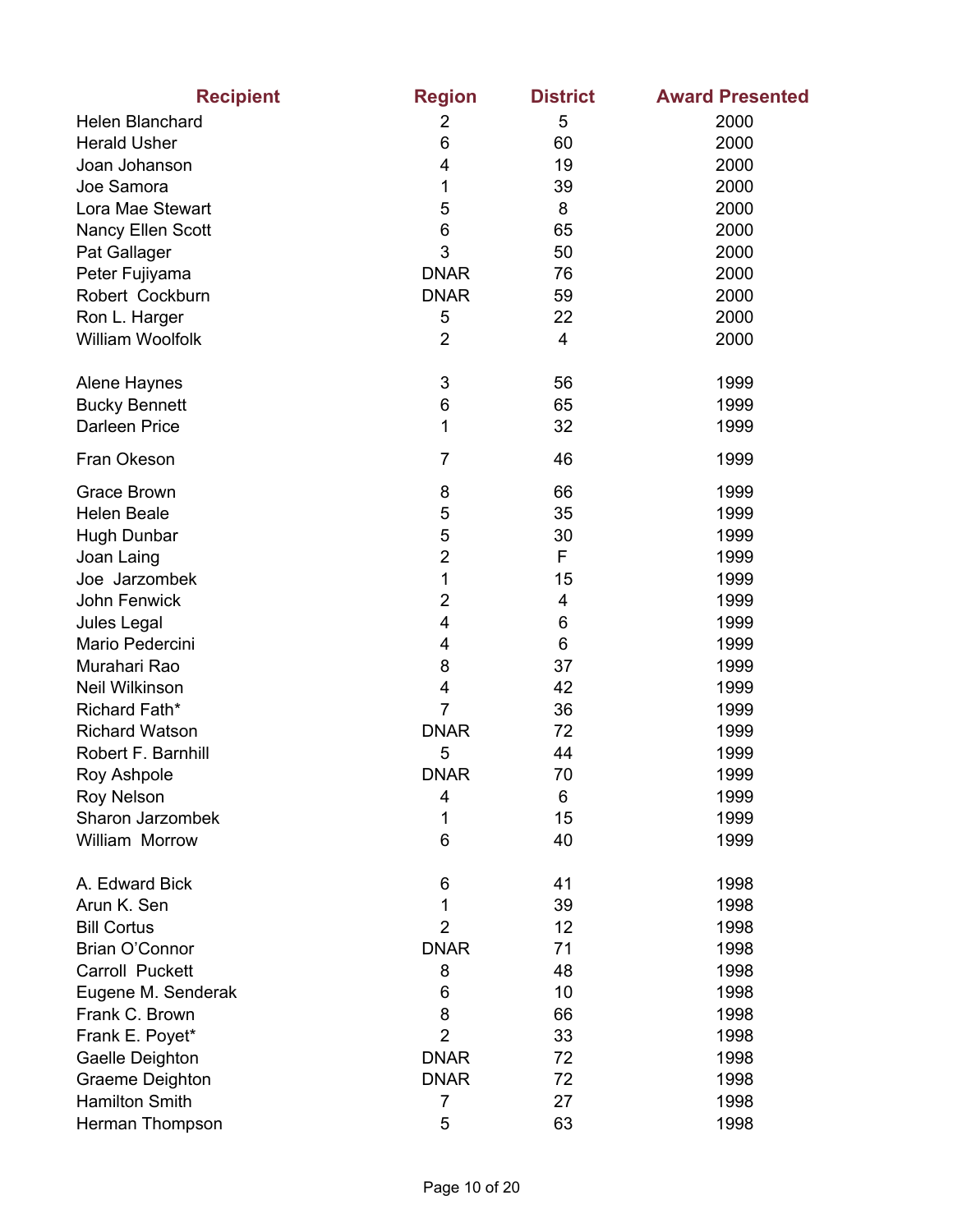| <b>Recipient</b>          | <b>Region</b>           | <b>District</b> | <b>Award Presented</b> |
|---------------------------|-------------------------|-----------------|------------------------|
| Irwin I. Selig            | 3                       | 26              | 1998                   |
| Jane Miko                 | 1                       | 21              | 1998                   |
| Jerry Hammond             | 7                       | 18              | 1998                   |
| Kai Rambow                | 6                       | 60              | 1998                   |
| Patricia P. Kirk          | 4                       | 6               | 1998                   |
| Toni F. Rodgers           | 5                       | 30              | 1998                   |
| Weldon L. Merritt         | 3                       | 23              | 1998                   |
| A. Richard Brazis         | 4                       | 24              | 1997                   |
| Alvin Thurman             | 8                       | 14              | 1997                   |
| Carl I. Cottingham        | 1                       | $\overline{7}$  | 1997                   |
| Charles N. Carpenter      | 5                       | 8               | 1997                   |
| Don R. Zook               | 1                       | 57              | 1997                   |
| Frank C. Hirt             | 6                       | 10              | 1997                   |
| George M. Barnett         | 3                       | 3               | 1997                   |
| Gladys M. Flint           | $\overline{2}$          | F               | 1997                   |
| James A. Jones            | $\overline{2}$          | 49              | 1997                   |
| Jerry Starke              | 5                       | 35              | 1997                   |
| Jim Green                 | $\overline{2}$          | 52              | 1997                   |
| Julie A. Giedd            | 6                       | 41              | 1997                   |
| Marjorie J. Kennedy       | 6                       | 29              | 1997                   |
| Noel Andy Cole            | 5                       | 44              | 1997                   |
| Patti Bertram             | <b>DNAR</b>             | 70              | 1997                   |
| Peter Wang                |                         | U               | 1997                   |
| Raymond E. Floyd          | 8                       | 47              | 1997                   |
| Ruth E. Ray               | 6                       | 13              | 1997                   |
| Theodore (Ted) Wood*      | $\overline{7}$          | 18              | 1997                   |
| William D. Thompson       | 8                       | 38              | 1997                   |
| <b>Betty Eisenzimmer</b>  | 1                       | $\overline{2}$  | 1996                   |
| Brenda L. Keeling         | $\overline{\mathbf{c}}$ | 12              | 1996                   |
| Dorothy O. Chapman        | 3                       | 26              | 1996                   |
| Frank T. Storey           | 7                       | 27              | 1996                   |
| <b>Howard Steinberg</b>   | <b>DNAR</b>             | 74              | 1996                   |
| <b>Irene Evans</b>        | 1                       | 21              | 1996                   |
| Jack S. (Dr.) Ragsdale    | 5                       | 54              | 1996                   |
| James L. Wu               | $\overline{2}$          | 4               | 1996                   |
| John B. Perry             | 3                       | 16              | 1996                   |
| John Paul Haley           | 8                       | 66              | 1996                   |
| Jon R. Greiner            | 5                       | 54              | 1996                   |
| Larry J. Prickett         | 8                       | 66              | 1996                   |
| <b>Laurel Francis</b>     | <b>DNAR</b>             | 72              | 1996                   |
| <b>Phyllis Allen</b>      | 4                       | 19              | 1996                   |
| Ralph H. Williamson       | 6                       | 60              | 1996                   |
| Richard A. (Dick) Skinner | 7                       | 31              | 1996                   |
| Sandy Vogele              | 6                       | 40              | 1996                   |
| W. Jack Gillespie         | 4                       | 64              | 1996                   |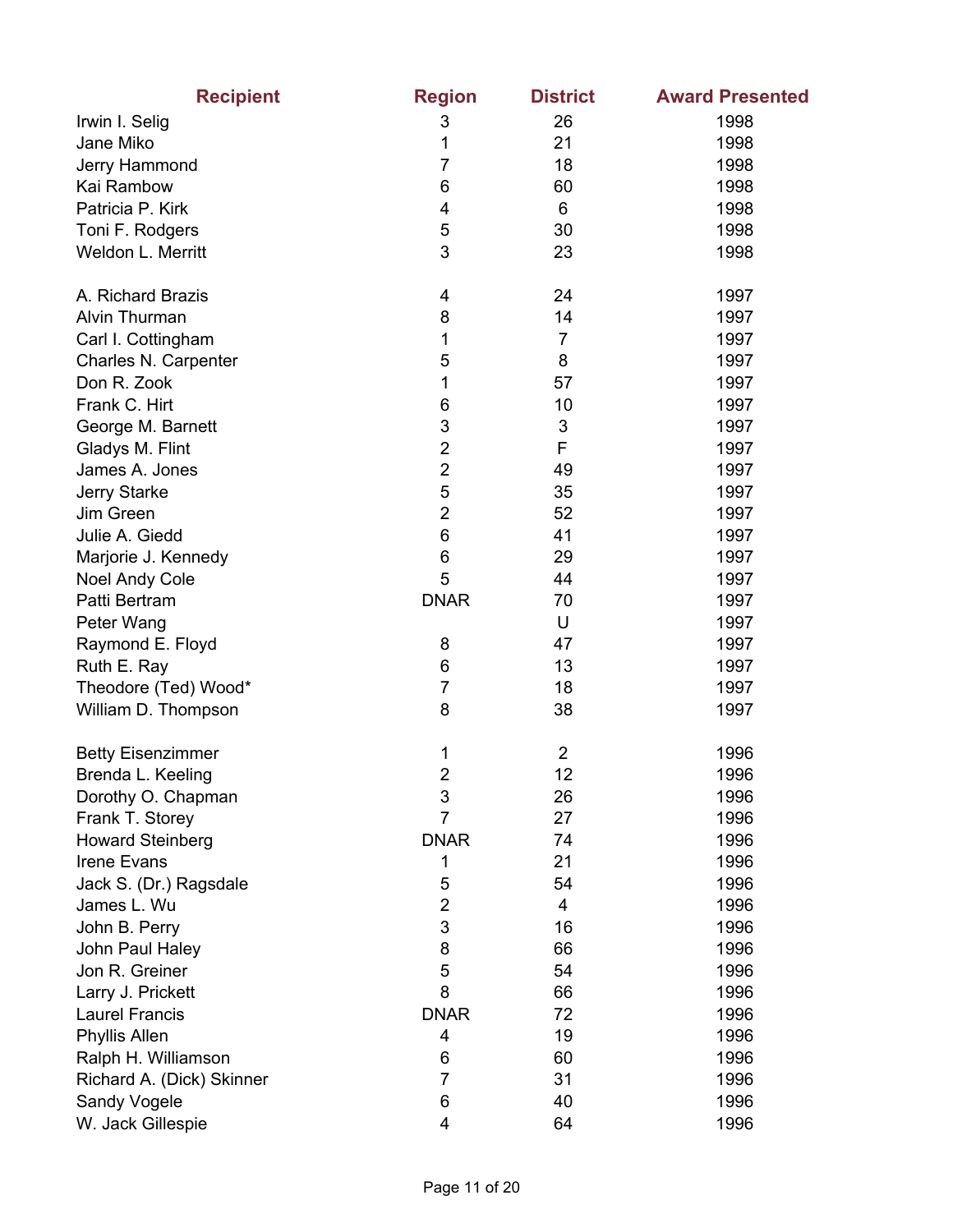| <b>Recipient</b>        | <b>Region</b>           | <b>District</b> | <b>Award Presented</b> |
|-------------------------|-------------------------|-----------------|------------------------|
| Asha Stevens            |                         |                 | 1995                   |
| <b>Bob Lanz</b>         | 3                       | 50              | 1995                   |
| <b>Carol Blair</b>      | 4                       | 42              | 1995                   |
| <b>Charles Weck</b>     | $\overline{c}$          | 12              | 1995                   |
| David Heggart           | 1                       | $\overline{7}$  | 1995                   |
| Dina Santos Loomis      | <b>DNAR</b>             | 75              | 1995                   |
| Evan Hass               | 6                       | 41              | 1995                   |
| <b>Gary Smith</b>       | 3                       | 25              | 1995                   |
| Gil Smith*              | 5                       | 11              | 1995                   |
| <b>Gwendolyn Talbot</b> | $\overline{7}$          | 27              | 1995                   |
| Herb Nowlin             | $\overline{2}$          | 33              | 1995                   |
| <b>Jackson Stevens</b>  |                         |                 | 1995                   |
| Jay Nodine              | 8                       | 37              | 1995                   |
| Jerry Young             | 6                       | 40              | 1995                   |
| Joe Cole                | 6                       | 65              | 1995                   |
| Karen Spangler          | 7                       | 18              | 1995                   |
| Kathy Caldero           | 1                       | 9               | 1995                   |
| Lois Cole               | $\,6$                   | 65              | 1995                   |
| Loretta Miller          | $\sqrt{5}$              | 11              | 1995                   |
| Mary Hamilton           | 8                       | 14              | 1995                   |
| Patty-Cole Ulrichs      |                         |                 | 1995                   |
| Vernon Bouton, Sr.      | 1                       | 9               | 1995                   |
|                         |                         |                 |                        |
| Barbara Joslin          | 3                       | 16              | 1994                   |
| Dave Wallace            | 6                       | 10              | 1994                   |
| <b>Desley Cooper</b>    | <b>DNAR</b>             | 69              | 1994                   |
| Dick Hawley             | 5                       | 35              | 1994                   |
| Donald W. Plaskett      | 8                       | 47              | 1994                   |
| Ginger Kane             | 1                       | 57              | 1994                   |
| Gwendolyn Galbreath     | 5                       | 63              | 1994                   |
| <b>Herb Ashley</b>      | 4                       | 42              | 1994                   |
| Jim Vogele              | $\,6$                   | 40              | 1994                   |
| John Latin              | $\overline{2}$          | F               | 1994                   |
| Jose Garza              | $\mathbf 2$             | 5               | 1994                   |
| Ken Tanner              | $\overline{\mathbf{4}}$ | 42              | 1994                   |
| Leslie (Les) Ager       | <b>DNAR</b>             | 73              | 1994                   |
| <b>Lillie Foster</b>    | 8                       | 38              | 1994                   |
| <b>Margaret Flory</b>   | 7                       | 46              | 1994                   |
| Margaret Hope           | 1                       | 21              | 1994                   |
| <b>Richard Flis</b>     | 4                       | 42              | 1994                   |
| Scott Long              | $\sqrt{5}$              | 44              | 1994                   |
| Steve Land              | 5                       | 11              | 1994                   |
| Terry Chinnery*         | $\overline{7}$          | 45              | 1994                   |
|                         |                         |                 |                        |
| Adele Stagner           | $\overline{2}$          | F               | 1993                   |
| <b>Clare Murphy</b>     | <b>DNAR</b>             | 69              | 1993                   |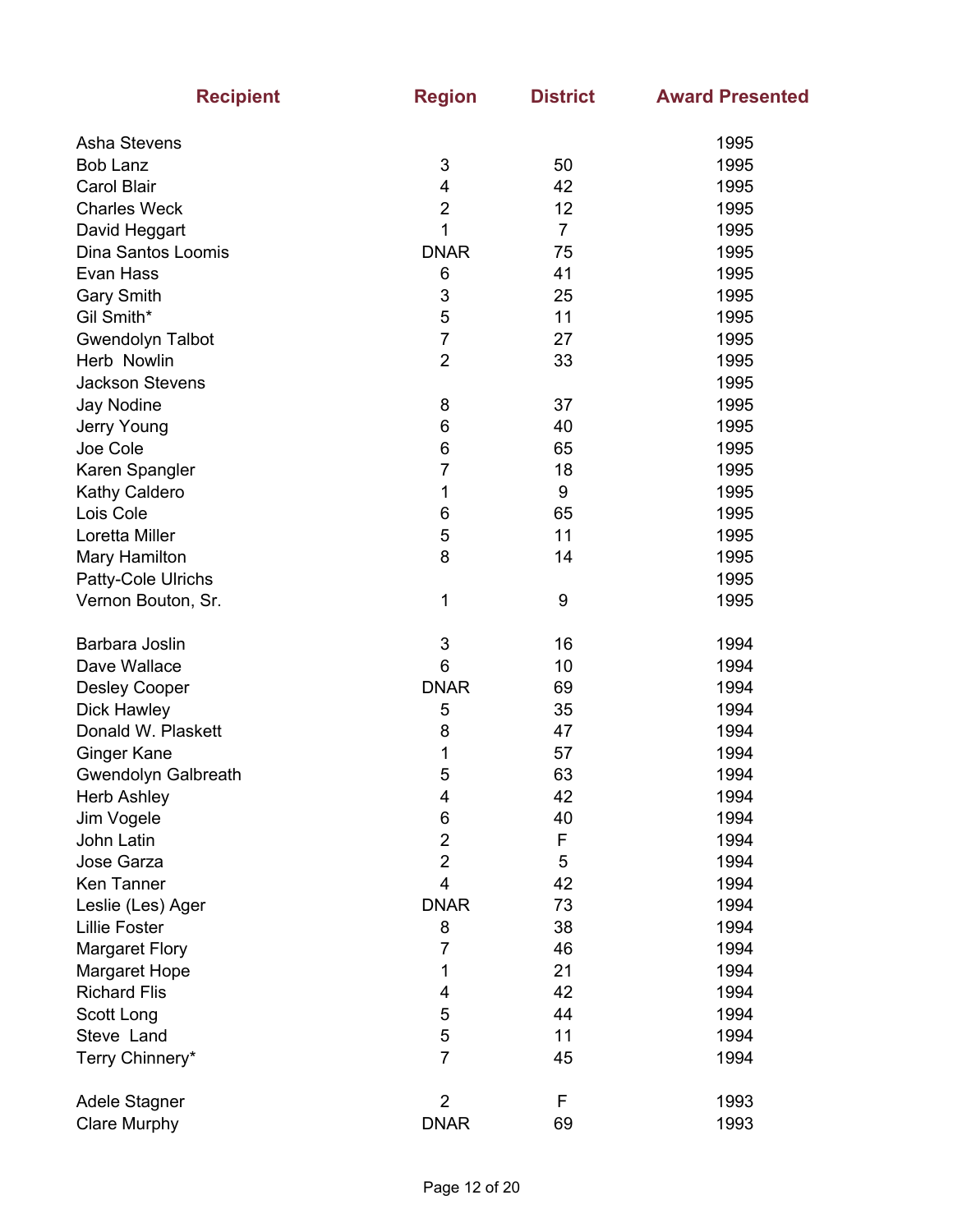| <b>Recipient</b>            | <b>Region</b>           | <b>District</b> | <b>Award Presented</b> |
|-----------------------------|-------------------------|-----------------|------------------------|
| Dick Weber                  | 5                       | 8               | 1993                   |
| Earl Chinn                  | $\overline{2}$          | 5               | 1993                   |
| <b>Gerald Green</b>         | <b>DNAR</b>             | 51              | 1993                   |
| Hank O'Shea                 | 6                       | 60              | 1993                   |
| <b>Helen Burkett</b>        | $\overline{7}$          | 27              | 1993                   |
| J.D. Stone                  | $\mathsf 3$             | 16              | 1993                   |
| James Smith                 | 6                       | 40              | 1993                   |
| Joseph Masi                 | $\overline{\mathbf{4}}$ | 64              | 1993                   |
| Lou Novak*                  | 4                       | 6               | 1993                   |
| Mary Bucy                   | 5                       | 63              | 1993                   |
| Paul Terry*                 | $\overline{7}$          | 36              | 1993                   |
| Peter J. Wofford            | 5                       | 43              | 1993                   |
| R. S. (Dick) Dixon          | 1                       | 21              | 1993                   |
| <b>Renate Daniels</b>       | 1                       | 39              | 1993                   |
| Sammie Mckenzie             | 8                       | 68              | 1993                   |
| <b>Ted Verdone</b>          | $\overline{7}$          | 31              | 1993                   |
| <b>William Bostwick</b>     | $\overline{2}$          | 33              | 1993                   |
| Al Shaw                     | 4                       | 64              | 1992                   |
| Alfonso Tessada*            | <b>DNAR</b>             | 34              | 1992                   |
| Arnold Mickelson            | 4                       | 64              | 1992                   |
| <b>Charlie Mills</b>        | 5                       | 63              | 1992                   |
| Dale Mccurley               | 5                       | 22              | 1992                   |
| David Lindsey               | <b>DNAR</b>             | 71              | 1992                   |
| Dennis Pinkowski            | 5                       | 35              | 1992                   |
| <b>Edward Belt</b>          | 6                       | 10              | 1992                   |
| Eve Duckworth               | <b>DNAR</b>             | 70              | 1992                   |
| <b>Glen Meek</b>            | 1                       | $\overline{7}$  | 1992                   |
| <b>Howard Rivenson</b>      | $\overline{7}$          | 31              | 1992                   |
| John Foster                 | 8                       | 38              | 1992                   |
| Lawrence Roe                | 1                       | 15              | 1992                   |
| Lydia Boyd                  | $\overline{2}$          | 1               | 1992                   |
| <b>Norris Yates</b>         | $\mathsf 3$             | 56              | 1992                   |
| Paul Jacobi                 | 8                       | 66              | 1992                   |
| <b>Rod Ficek</b>            | $\overline{\mathbf{4}}$ | 64              | 1992                   |
| <b>Ted Randall</b>          | 5                       | 8               | 1992                   |
| <b>Tom Houston</b>          | 5                       | 8               | 1992                   |
| <b>Vince Dacosta</b>        | 6                       | 60              | 1992                   |
| Wendy Farrow*               | $\overline{2}$          | 33              | 1992                   |
| Ann Gold*                   | 4                       | 24              | 1991                   |
| Charles (Smokey) Montgomery | 5                       | 11              | 1991                   |
| Dan Pyfer                   | 3                       | 17              | 1991                   |
| Dattaray Manerikar          | 5                       | 30              | 1991                   |
| <b>Frank Slane</b>          | 3                       | 16              | 1991                   |
| <b>Ivy Foster</b>           | <b>DNAR</b>             | 69              | 1991                   |
| John Fanning                | 2                       | 4               | 1991                   |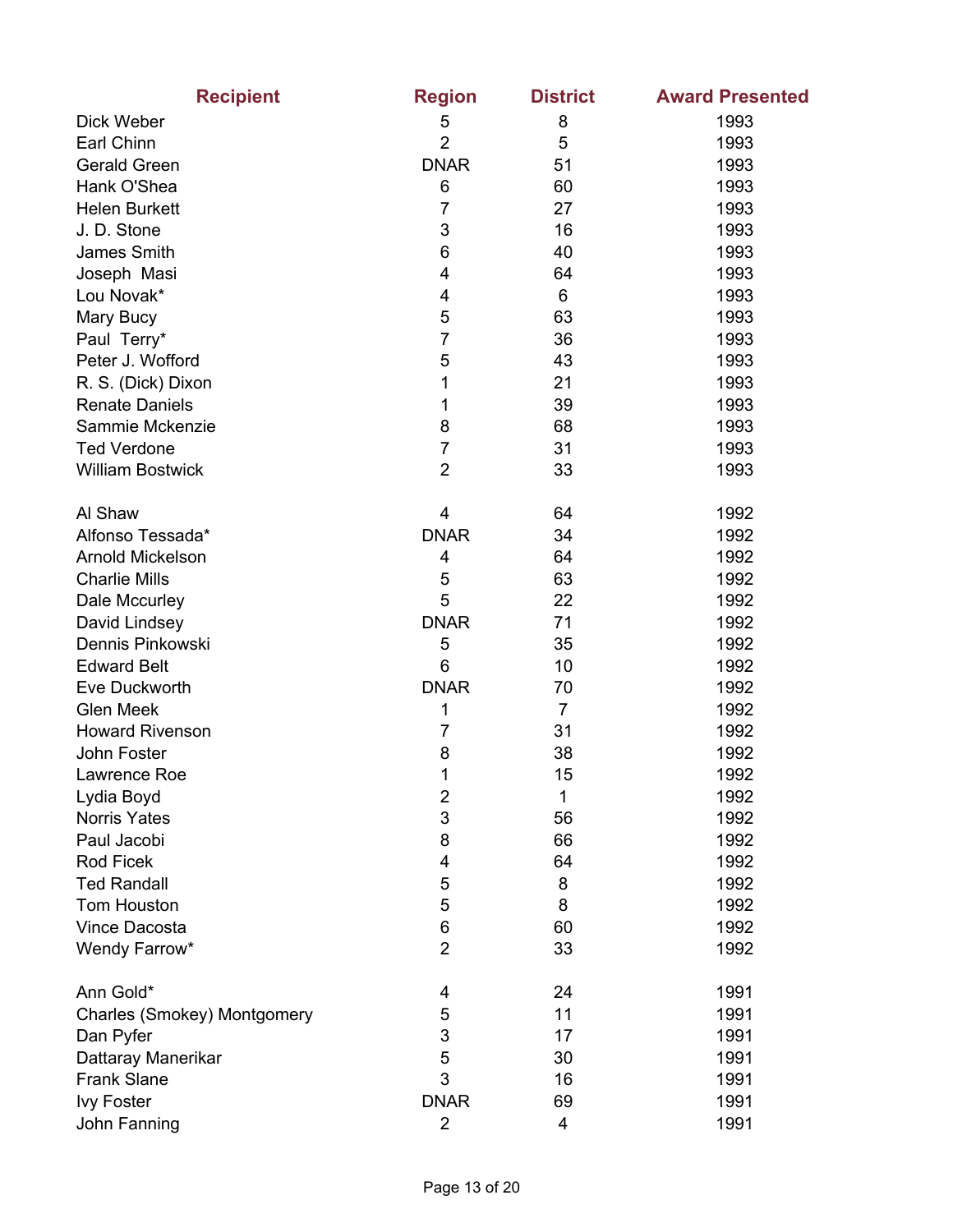| <b>Recipient</b>           | <b>Region</b>  | <b>District</b> | <b>Award Presented</b> |
|----------------------------|----------------|-----------------|------------------------|
| <b>John Stark</b>          | 2              | 5               | 1991                   |
| <b>Judson Fisher</b>       | 6              | 28              | 1991                   |
| June Poplar                | 5              | 22              | 1991                   |
| Len Urdang                 | <b>DNAR</b>    | 74              | 1991                   |
| Leo Ellis                  | 8              | 38              | 1991                   |
| Linda Cohen                | $\overline{7}$ | 36              | 1991                   |
| Mary Cele Bain             | 8              | 37              | 1991                   |
| Paul Kelso                 | 5              | 63              | 1991                   |
| Philip O. Works            | 7              | 45              | 1991                   |
| <b>Ray Wells</b>           | 1              | $\overline{2}$  | 1991                   |
| <b>Rhuel Craddock</b>      | 6              | 40              | 1991                   |
| Albert E. Ott              | 5              | 8               | 1990                   |
| Charles V. Keane           | 7              | 31              | 1990                   |
| Claude Payton              | 8              | 14              | 1990                   |
| Doug Anderson              | 1              | 21              | 1990                   |
| Gene Kennon                | 3              | 23              | 1990                   |
| Hal Masem                  | 4              | 6               | 1990                   |
| Jean Dier                  | 4              | 24              | 1990                   |
| Jean E. De Vigne           | $\overline{7}$ | 45              | 1990                   |
| Jim Kilmer                 | 3              | 16              | 1990                   |
| Jim Latten                 | <b>DNAR</b>    | 71              | 1990                   |
| Joe Faloon                 | 6              | 40              | 1990                   |
| Joseph Adonis Baduel       | <b>DNAR</b>    | 75              | 1990                   |
| Juanita Skillman           | $\overline{2}$ | F               | 1990                   |
| Les Hewett                 | <b>DNAR</b>    | 72              | 1990                   |
| Margaret Henderson         | 1              | 9               | 1990                   |
| Marvine E. Kline*          | 1              | 15              | 1990                   |
| Otto Wenk                  | 5              | 43              | 1990                   |
| <b>Richard Parish</b>      | 6              | 13              | 1990                   |
| Robert F. Akin             | 8              | 48              | 1990                   |
| Roger A. Cuadra            | $\overline{2}$ | 4               | 1990                   |
| Arthur F. Nieto            | 3              | 3               | 1989                   |
| <b>Bill Benton</b>         | 8              | 58              | 1989                   |
| Charles C. "Judge" Mcbrian | 5              | 8               | 1989                   |
| David B. Meeks             | 8              | 47              | 1989                   |
| Dennis Ham                 | $\overline{2}$ | 1               | 1989                   |
| Ed Baum*                   | 5              | 11              | 1989                   |
| George A. Keenan*          | 6              | 60              | 1989                   |
| Helgi Goodman              | 4              | 42              | 1989                   |
| John V. Slyker*            | 5              | 44              | 1989                   |
| Lois S. Thacker            | 3              | 17              | 1989                   |
| Marc A. Ruggeri            | $\overline{7}$ | 53              | 1989                   |
| Marcia L. Sydor            | 1              | 39              | 1989                   |
| <b>Maureen Casterline</b>  | 1              | $\overline{7}$  | 1989                   |
| Norman Rhodes              | <b>DNAR</b>    | 71              | 1989                   |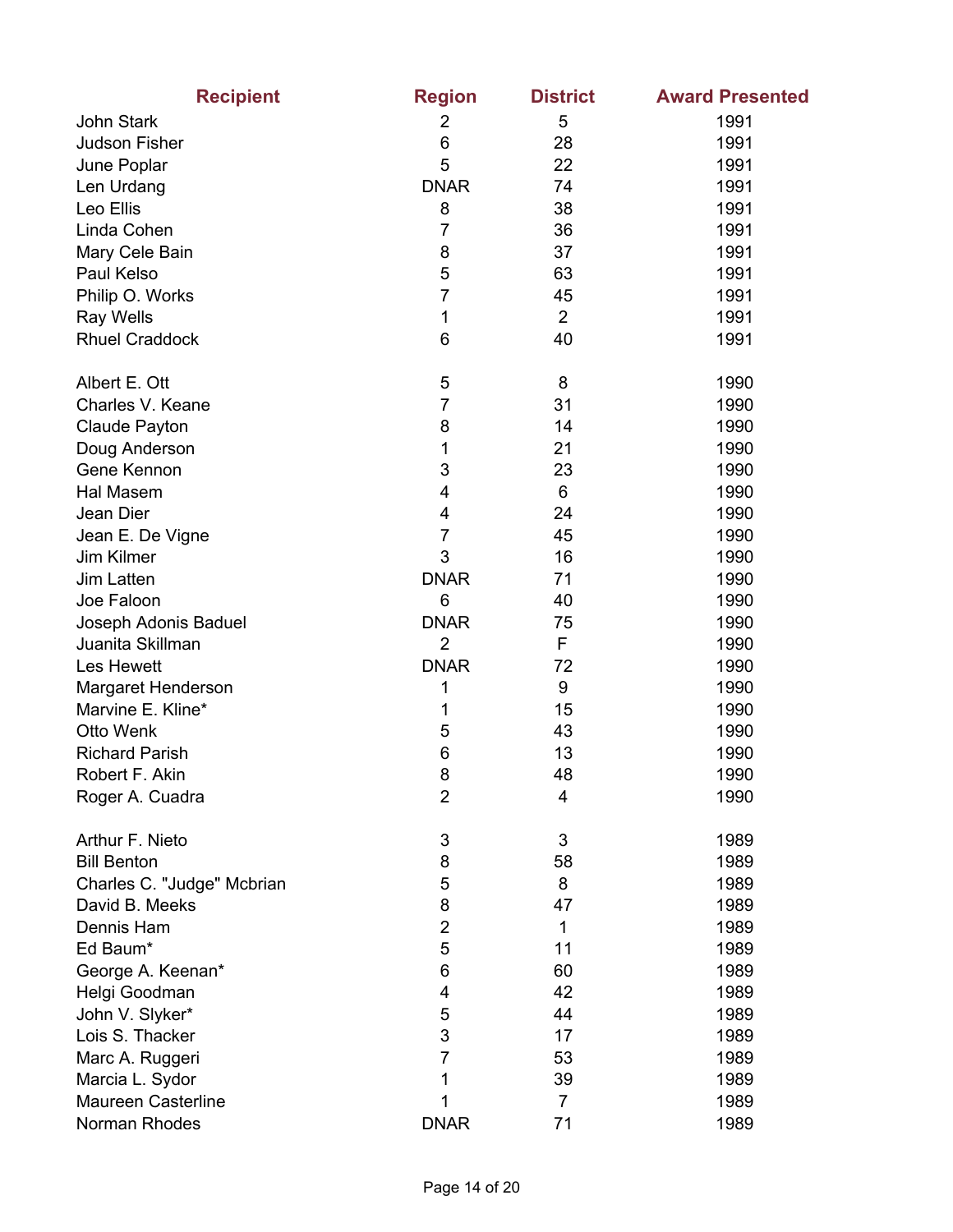| <b>Recipient</b>             | <b>Region</b>  | <b>District</b> | <b>Award Presented</b> |
|------------------------------|----------------|-----------------|------------------------|
| Peter J. Crabtree            | 6              | 60              | 1989                   |
| Ray E. Brooks                | $\overline{2}$ | F               | 1989                   |
| <b>Richard Lanny Coulson</b> |                |                 | 1989                   |
| <b>Toshio Hoshide</b>        | $\overline{7}$ | 36              | 1989                   |
| Ann I. (Dr.) Tillman         | 8              | 47              | 1988                   |
| Arthur R. Breitbarth         | 4              | 6               | 1988                   |
| David J. Abel*               | 3              | 56              | 1988                   |
| Donald W. Moeller            | 1              | 9               | 1988                   |
| Eloise F. Latson             | 3              | 56              | 1988                   |
| Frank E. Allen               | 1              | $\overline{2}$  | 1988                   |
| Frank Roderick Johnston      |                |                 | 1988                   |
| Gregory Mccarthy**           | 8              | 14              | 1988                   |
| John Will Nichols            | 5              | 44              | 1988                   |
| Pedro Genato                 | <b>DNAR</b>    | 75              | 1988                   |
| Philip Viviani**             | 8              | 14              | 1988                   |
| Ralph W. Joslin              | 3              | 16              | 1988                   |
| Richard H. Hendricks         | 1              | $\overline{2}$  | 1988                   |
| Robert J. Keller             | 1              | 15              | 1988                   |
| Ruth M. Kraft                | 4              | 24              | 1988                   |
| <b>Steven Kleiner</b>        | 6              | 61              | 1988                   |
| <b>Toru Mori</b>             |                | <b>JC</b>       | 1988                   |
| Wayne R. Rutten              | 4              | 42              | 1988                   |
| Alan I. Turof                | 6              | 65              | 1987                   |
| Arthur D. Gorrie             | <b>DNAR</b>    | 69              | 1987                   |
| <b>B. Jack Mckinney</b>      | 5              | 63              | 1987                   |
| <b>Charles Otto</b>          | 6              | 29              | 1987                   |
| Connie Kirwan                | $\overline{7}$ | 18              | 1987                   |
| David Dobson                 | 5              | 35              | 1987                   |
| Don Ensch                    | $\overline{2}$ | 33              | 1987                   |
| Edward W. Nygaard            | 4              | 6               | 1987                   |
| George J. Ott*               | 1              | 39              | 1987                   |
| Herbert A. Yarbrough*        | 1              | 39              | 1987                   |
| J. K. Nath Nayak             | 5              | 30              | 1987                   |
| Jay B. Flesner               | 5              | 22              | 1987                   |
| Jesse O. Dy                  | <b>DNAR</b>    | 75              | 1987                   |
| Mary R. Young                | 4              | 19              | 1987                   |
| Nate A. Parries              | 6              | 10              | 1987                   |
| Norm Webb                    | 1              | $\overline{7}$  | 1987                   |
| Robert F. Warner             | 7              | 53              | 1987                   |
| William N. Crawford*         | 3              | 3               | 1987                   |
| <b>Bob Bolam</b>             | $\overline{2}$ | 5               | 1986                   |
| <b>Bob Larmour</b>           | 1              | 21              | 1986                   |
| <b>Clark Russell</b>         | 1              | 15              | 1986                   |
| Earl E. Warren               | $\overline{7}$ | 18              | 1986                   |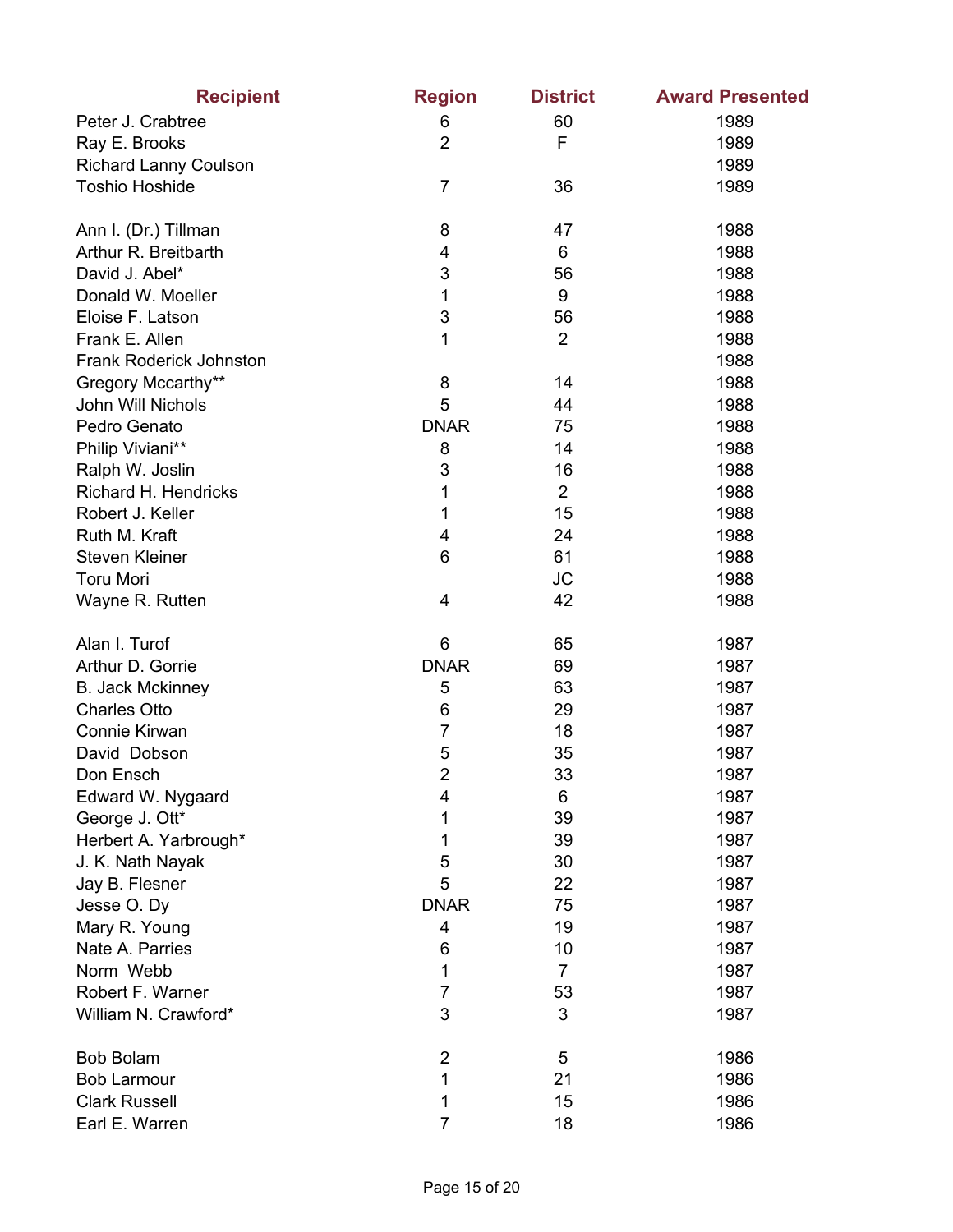| <b>Recipient</b>     | <b>Region</b>  | <b>District</b>        | <b>Award Presented</b> |
|----------------------|----------------|------------------------|------------------------|
| Eugene Schneider     | 4              | 42                     | 1986                   |
| <b>Everil Quist</b>  | 5              | 35                     | 1986                   |
| Frank Tillman        | 8              | 47                     | 1986                   |
| Jerry Samples        | 8              | 14                     | 1986                   |
| John Riley           | 4              | 6                      | 1986                   |
| John Volanski        | 6              | 10                     | 1986                   |
| Ramon Galindo**      |                | <b>Mexican Council</b> | 1986                   |
| Remy Riborozo        | $\overline{2}$ | 49                     | 1986                   |
| Robert L. Knotts*    | 3              | 56                     | 1986                   |
| Roy Thruston         | 5              | 44                     | 1986                   |
| Vincent V. Degeorge  | 8              | 38                     | 1986                   |
| Wilbur J. Fox        | 5              | 8                      | 1986                   |
| William B. Demchuk*  | $\overline{7}$ | 46                     | 1986                   |
| <b>Alex Nelson</b>   | 4              | 20                     | 1985                   |
| Austin O. Walpole    | 6              | 40                     | 1985                   |
| <b>Ben Hambrick</b>  | 6              | 28                     | 1985                   |
| David R. Lewtas      | 1              | 32                     | 1985                   |
| George A. Kuehne*    | $\overline{c}$ | 1                      | 1985                   |
| George W. Mckim*     | 3              | 23                     | 1985                   |
| Joe Partington       | 5              | 35                     | 1985                   |
| John C. Whitmore     | 8              | 14                     | 1985                   |
| Kermit Ekergren*     | $\overline{2}$ | F                      | 1985                   |
| Lee Beattie          | 8              | 37                     | 1985                   |
| Lloyd H. Smith       | 1              | 9                      | 1985                   |
| Matthew B. Winthrop  | 7              | 31                     | 1985                   |
| Robert W. Leiman     | 5              | 11                     | 1985                   |
| Stephen B. Peter     | 3              | 16                     | 1985                   |
| Dan Coomey           | <b>DNAR</b>    | 72                     | 1984                   |
| Dewey Brokofsky      | 4              | 6                      | 1984                   |
| Floyd O. Kreider     | 5              | 11                     | 1984                   |
| G.C. Brown           | 3              | 25                     | 1984                   |
| Gary A. Wilson       | <b>DNAR</b>    | 70                     | 1984                   |
| Harry K. Wolfe       | 1              | $\overline{2}$         | 1984                   |
| Hollis C. Hurst      | 8              | 14                     | 1984                   |
| Ira Callman          | 8              | 47                     | 1984                   |
| James Sullivan       | $\overline{c}$ | 33                     | 1984                   |
| John Griffith        | 3              | 17                     | 1984                   |
| Peter Kossowan       | $\overline{4}$ | 42                     | 1984                   |
| Raymond G. Castle*   | 6              | 65                     | 1984                   |
| Richard P. Corcoran  | 4              | 20                     | 1984                   |
| Robert Bush*         | 8              | 47                     | 1984                   |
| Arthur Diamond*      | 5              | 11                     | 1983                   |
| Carl H. Rupp*        | 3              | 17                     | 1983                   |
| Clifford L. Thompson | 4              | 6                      | 1983                   |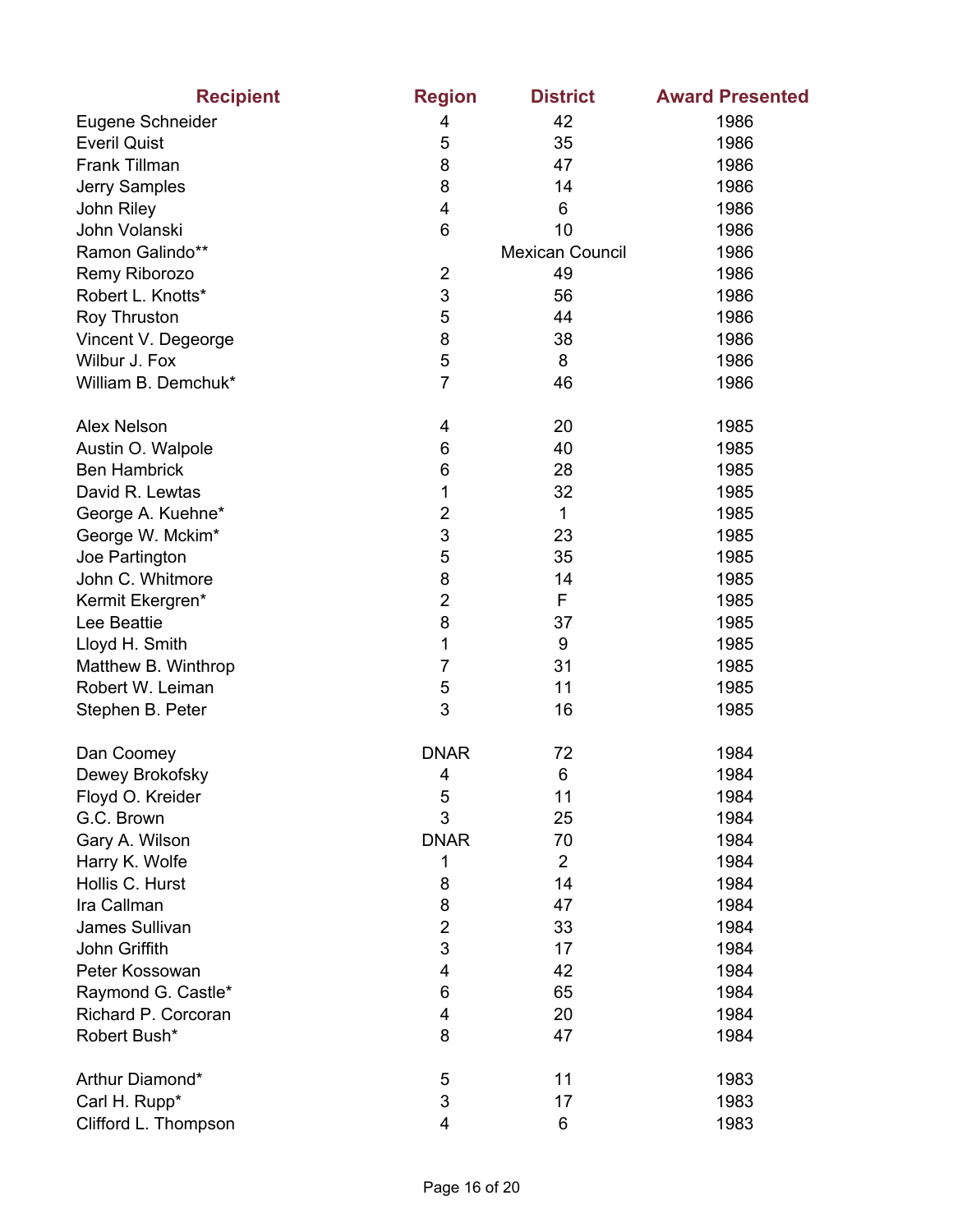| <b>Recipient</b>             | <b>Region</b>  | <b>District</b> | <b>Award Presented</b> |
|------------------------------|----------------|-----------------|------------------------|
| Evelyn Jane Davis Burgay*    | 7              | 36              | 1983                   |
| Harold Parker                | 8              | 68              | 1983                   |
| Harry Merigan                | 6              | 28              | 1983                   |
| John (Dr.) Kerrigan          | 4              | 24              | 1983                   |
| Levi E. Bottens              | $\overline{7}$ | 36              | 1983                   |
| <b>Linda Folkard Stengel</b> | $\overline{2}$ | 52              | 1983                   |
| Paul J. Cathey               | 8              | 38              | 1983                   |
| <b>Ray Scott</b>             | <b>DNAR</b>    | 73              | 1983                   |
| Robert Lathrup               | 6              | 28              | 1983                   |
| Robert M. Switzler*          | $\overline{2}$ | 5               | 1983                   |
| Ronald M. Chapman            | $\overline{4}$ | 42              | 1983                   |
| Rudy Labonte*                | 1              | 21              | 1983                   |
| Vit Eckersdorf*              | $\overline{2}$ | 4               | 1983                   |
| <b>Willard Tolles</b>        | $\overline{2}$ | F               | 1983                   |
| Alexander Ferguson           | <b>DNAR</b>    | 72              | 1982                   |
| <b>Armand Lapointe</b>       | 6              | 61              | 1982                   |
| <b>Dick Baker</b>            | <b>DNAR</b>    | 72              | 1982                   |
| Donald L. Krout              | 7              | 36              | 1982                   |
| <b>Dudley Bobbitt</b>        | 4              | 24              | 1982                   |
| Edmund J. Schrang*           | 5              | 35              | 1982                   |
| Gene Dickerson               | 3              | 3               | 1982                   |
| George Doombadze             | $\overline{2}$ | 52              | 1982                   |
| George S. Moses*             | 6              | 41              | 1982                   |
| Hoyt R. Curtis               | $\overline{2}$ | F               | 1982                   |
| J. Ronald Zeller             | 1              | 9               | 1982                   |
| James D. Beisell*            | 8              | 38              | 1982                   |
| LeRoy Fenstermaker           | $\overline{2}$ | F               | 1982                   |
| Paul Flanagan                | 1              | 39              | 1982                   |
| <b>Preston Allen</b>         | 5              | 63              | 1982                   |
| Ray Toyer                    | <b>DNAR</b>    | 70              | 1982                   |
| Russell H. Backus            | 3              | 3               | 1982                   |
| William A. Armstrong         | 6              | 10              | 1982                   |
| C. Thomas Kimball            | 3              | 23              | 1981                   |
| David A. Corey*              | 8              | 66              | 1981                   |
| <b>Dick Storer</b>           | 5              | 30              | 1981                   |
| Douglas A. Barclay           | 6              | 60              | 1981                   |
| Forrest Holly                | 3              | 3               | 1981                   |
| Hubert R. Barney             | 8              | 37              | 1981                   |
| Jack R. Pelinka*             | 4              | 6               | 1981                   |
| John F. Diaz                 | 3              | 56              | 1981                   |
| <b>Lewis Mutty</b>           | $\overline{7}$ | 31              | 1981                   |
| Marcia A. Barney             | 8              | 37              | 1981                   |
| Mike Levinrad                | <b>DNAR</b>    | 74              | 1981                   |
| Peter H. Zachmann            | 6              | 65              | 1981                   |
| Ralph Goldsmith              | 3              | 16              | 1981                   |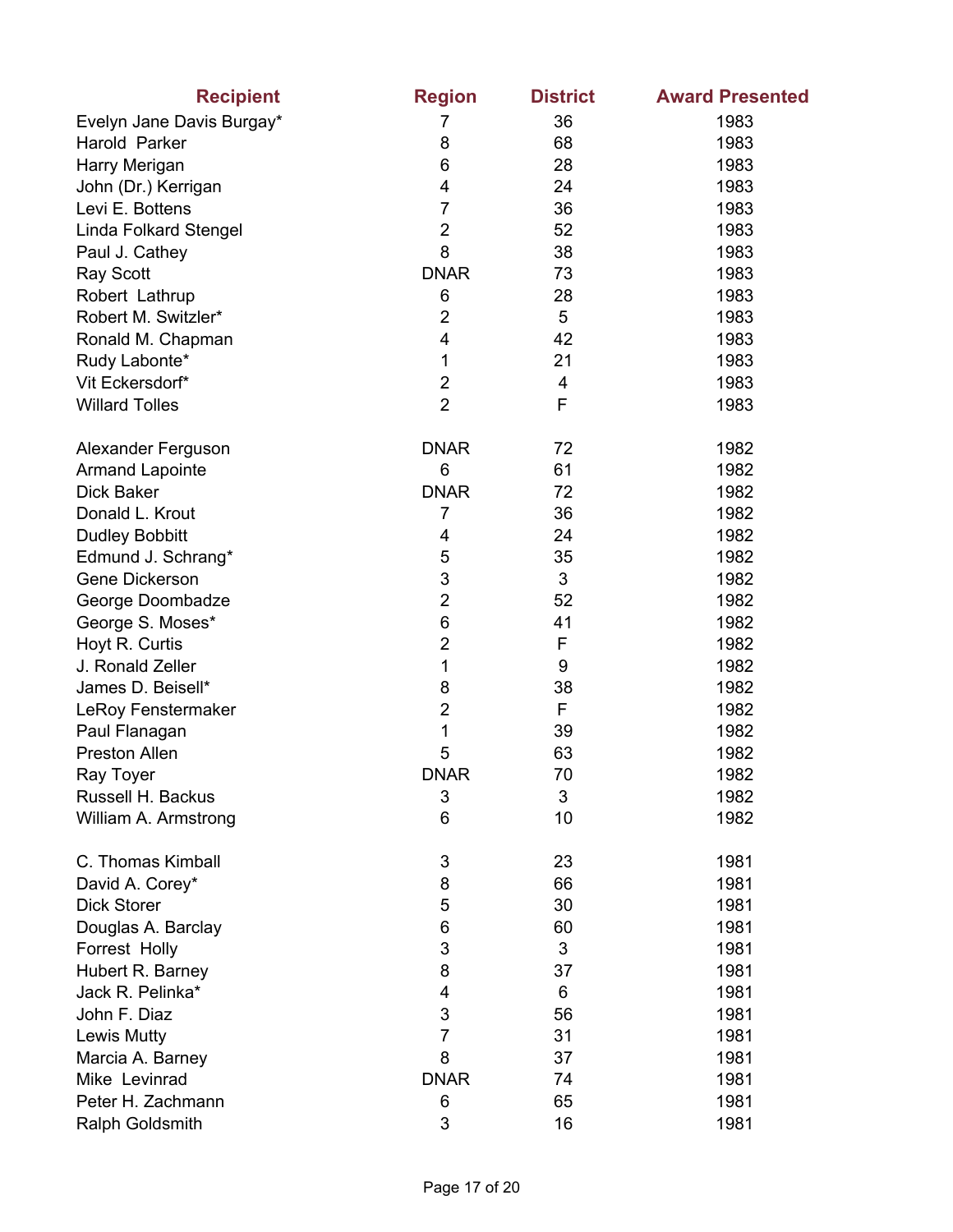| <b>Recipient</b>              | <b>Region</b>  | <b>District</b> | <b>Award Presented</b> |
|-------------------------------|----------------|-----------------|------------------------|
| Ted Wilga*                    | 7              | 31              | 1981                   |
| W. Bruce Norman*              | 3              | 16              | 1981                   |
| William A. Dunlap*            | $\overline{2}$ | F               | 1981                   |
| <b>Willis Scott</b>           | $\overline{2}$ | F               | 1981                   |
| Alex P. Smekta*               | 4              | 6               | 1980                   |
| <b>Birney Pease</b>           | 8              | 68              | 1980                   |
| Don Gamble*                   | $\overline{2}$ | 52              | 1980                   |
| Drew William Hamlin           | 4              | 6               | 1980                   |
| Durwood English*              | $\overline{c}$ | 5               | 1980                   |
| Horace Caviness*              | 3              | 25              | 1980                   |
| Leroy F. Schelhardt           | $\overline{7}$ | 46              | 1980                   |
| Neil Longseth                 | 4              | 19              | 1980                   |
| Norbert Schmidt               | 4              | 19              | 1980                   |
| Robert P. Savoy               | $\overline{7}$ | 31              | 1980                   |
| Rulon M. Wood                 | 1              | 15              | 1980                   |
| <b>Wayne Hamel</b>            | 4              | 64              | 1980                   |
| <b>Bernie Wilson</b>          | 5              | 30              | 1979                   |
| Frank J. Hurst                | 6              | 60              | 1979                   |
| Harry Gibb                    | <b>DNAR</b>    | 72              | 1979                   |
| J. Gustav White               | $\overline{2}$ | F               | 1979                   |
| Jac Sousa                     | $\overline{2}$ | F               | 1979                   |
| Jack. C. Lang                 | 6              | 40              | 1979                   |
| John A. Briski                |                | <b>YACT</b>     | 1979                   |
| John P. Lister                | 8              | 14              | 1979                   |
| Marvin E. Kline*              | 1              | 15              | 1979                   |
| Michael F. Marin              | $\overline{7}$ | 53              | 1979                   |
| Rex J. (Dr.) Parker           | $\overline{2}$ | 49              | 1979                   |
| Richard D. Hileman            | 4              | 24              | 1979                   |
| Robert W. Blakeley            | $\overline{7}$ | 36              | 1979                   |
| Ronald H. Green               | <b>DNAR</b>    | 70              | 1979                   |
| Rudy C. Stiefel               | 7              | 46              | 1979                   |
| Thomas Montalbo*              | 8              | 47              | 1979                   |
| Adam F. Bock                  | 5              | 8               | 1978                   |
| Al (Dr.) Nowak                | 8              | 47              | 1978                   |
| Bert J. Schut                 | $\overline{2}$ | 5               | 1978                   |
| Bill Dunning*                 | 5              | 43              | 1978                   |
| Charles C. Mohr               | 6              | 28              | 1978                   |
| Charles E. Addison            | 4              | 64              | 1978                   |
| Conrad R. Peterson*           | 1              | 15              | 1978                   |
| Derk Waite                    | <b>DNAR</b>    | 72              | 1978                   |
| Ed Casper                     | $\overline{2}$ | 52              | 1978                   |
| Guy B. Shackley               | $\overline{2}$ | 5               | 1978                   |
| Jack F. Bohland               | 8              | 37              | 1978                   |
| Jacqueline (Dr.) Frischknecht |                |                 | 1978                   |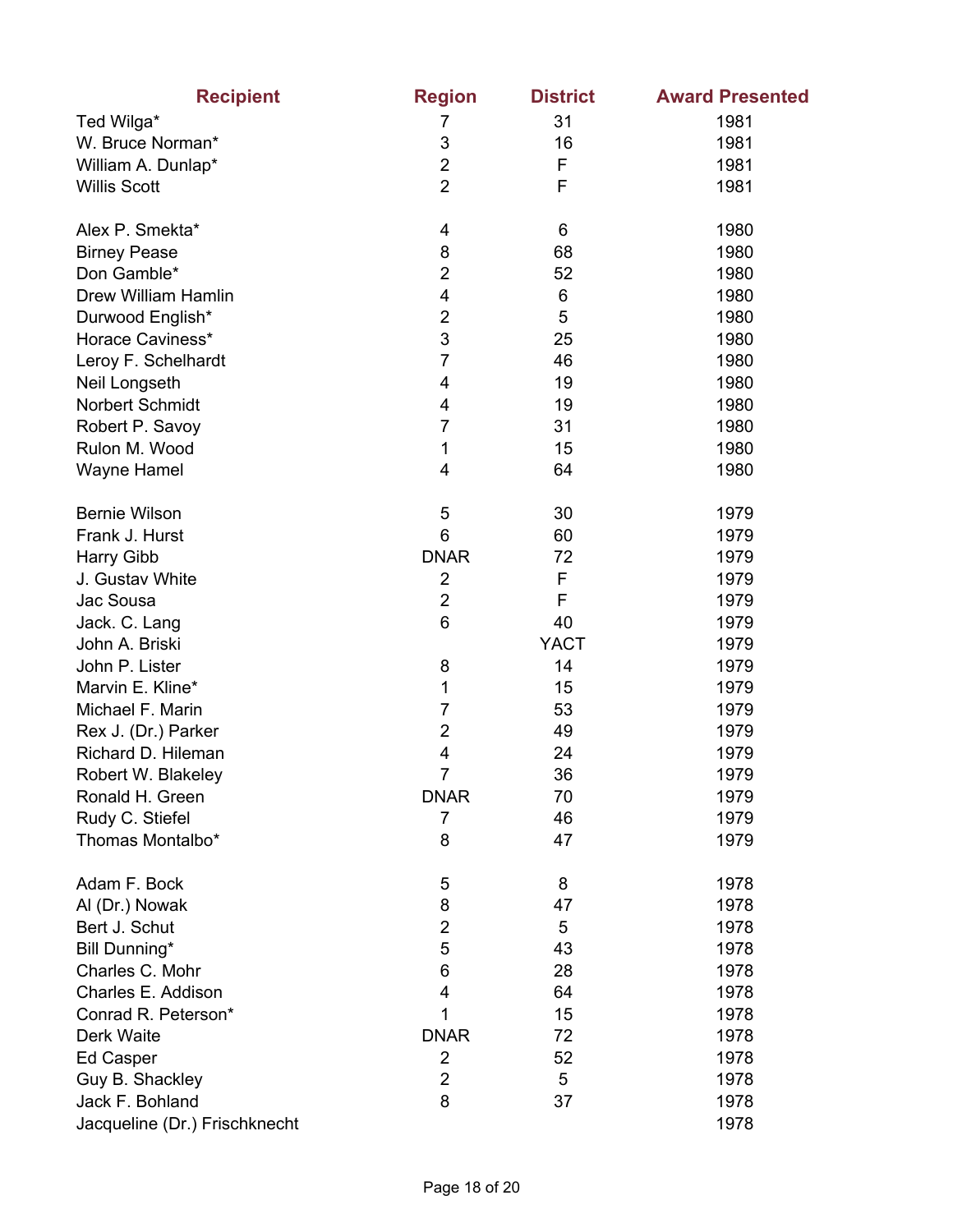| <b>Recipient</b>         | <b>Region</b>  | <b>District</b> | <b>Award Presented</b> |
|--------------------------|----------------|-----------------|------------------------|
| Louis M. Kiriazis        | 5              | 30              | 1978                   |
| Marvin Hinton            | $\overline{2}$ | 4               | 1978                   |
| Vance J. Mingus          | $\overline{2}$ | F               | 1978                   |
| <b>Adrian Spruyt</b>     | <b>DNAR</b>    | 74              | 1977                   |
| <b>Arthur Cormier</b>    | 6              | 61              | 1977                   |
| <b>Barney Kingston</b>   | 5              | 30              | 1977                   |
| Bill E. Chase            | $\overline{7}$ | 45              | 1977                   |
| Cavett Robert*           | 3              | 3               | 1977                   |
| Charles E. Waterman      | $\overline{7}$ | 36              | 1977                   |
| Eldon H. Philipps*       | 6              | 10              | 1977                   |
| Emmett A. Clary          | 8              | 47              | 1977                   |
| Floyd O. Swathwood*      | 5              | 11              | 1977                   |
| <b>Francis Butler</b>    | 7              | 18              | 1977                   |
| George J. Flannery*      | 8              | 38              | 1977                   |
| H. Al Richardson         | $\overline{2}$ | F               | 1977                   |
| H. J. Moffatt            | $\overline{4}$ | 64              | 1977                   |
| J. Clark Chamberlain*    | $\overline{c}$ | 5               | 1977                   |
| Jack. C. High            | 1              | 15              | 1977                   |
| James M. Ballantine      |                | Pretoria        | 1977                   |
| Loring D. Dalton*        | 5              | 11              | 1977                   |
| Moe Rudner               | 6              | 61              | 1977                   |
| Niall Brunicardi         | <b>DNAR</b>    | 71              | 1977                   |
| Roy D. Graham*           | $\overline{2}$ | F               | 1977                   |
| Thomas (Dr.) Francis     | 6              | 60              | 1977                   |
| Wilfred (Bill) Finuf     | 5              | 8               | 1977                   |
| A. C. Carlson            | 4              | 6               | 1976                   |
| B. E. J. (Joe) Garmeson* | <b>DNAR</b>    | 74              | 1976                   |
| B. S. "Sel" Palmer       | <b>DNAR</b>    | 72              | 1976                   |
| Bertram Mann*            | 3              | 56              | 1976                   |
| Chuck Allen*             | 8              | 48              | 1976                   |
| <b>Clive Pryme</b>       | <b>DNAR</b>    | 72              | 1976                   |
| Donald Kearton*          | 1              | $\overline{7}$  | 1976                   |
| Ed Hogan                 | $\overline{2}$ | 52              | 1976                   |
| Edward J. Overcamp*      | 8              | 48              | 1976                   |
| George Bondzio           | <b>DNAR</b>    | 70              | 1976                   |
| George Mucey*            | 6              | 13              | 1976                   |
| Guy V. Ferry             | $\overline{2}$ | 4               | 1976                   |
| Harry Jaffe              | 8              | 48              | 1976                   |
| Jodie Preston            | <b>DNAR</b>    | 73              | 1976                   |
| John Bartlow             |                |                 | 1976                   |
| M.D. "Doc" Faige         | 7              | 46              | 1976                   |
| Melverne Hansen*         | $\mathbf 2$    | 5               | 1976                   |
| Moses E. Brenner         | 8              | 68              | 1976                   |
| Norm Maier               | 5              | 35              | 1976                   |
| Peter Cooper             | <b>DNAR</b>    | 72              | 1976                   |